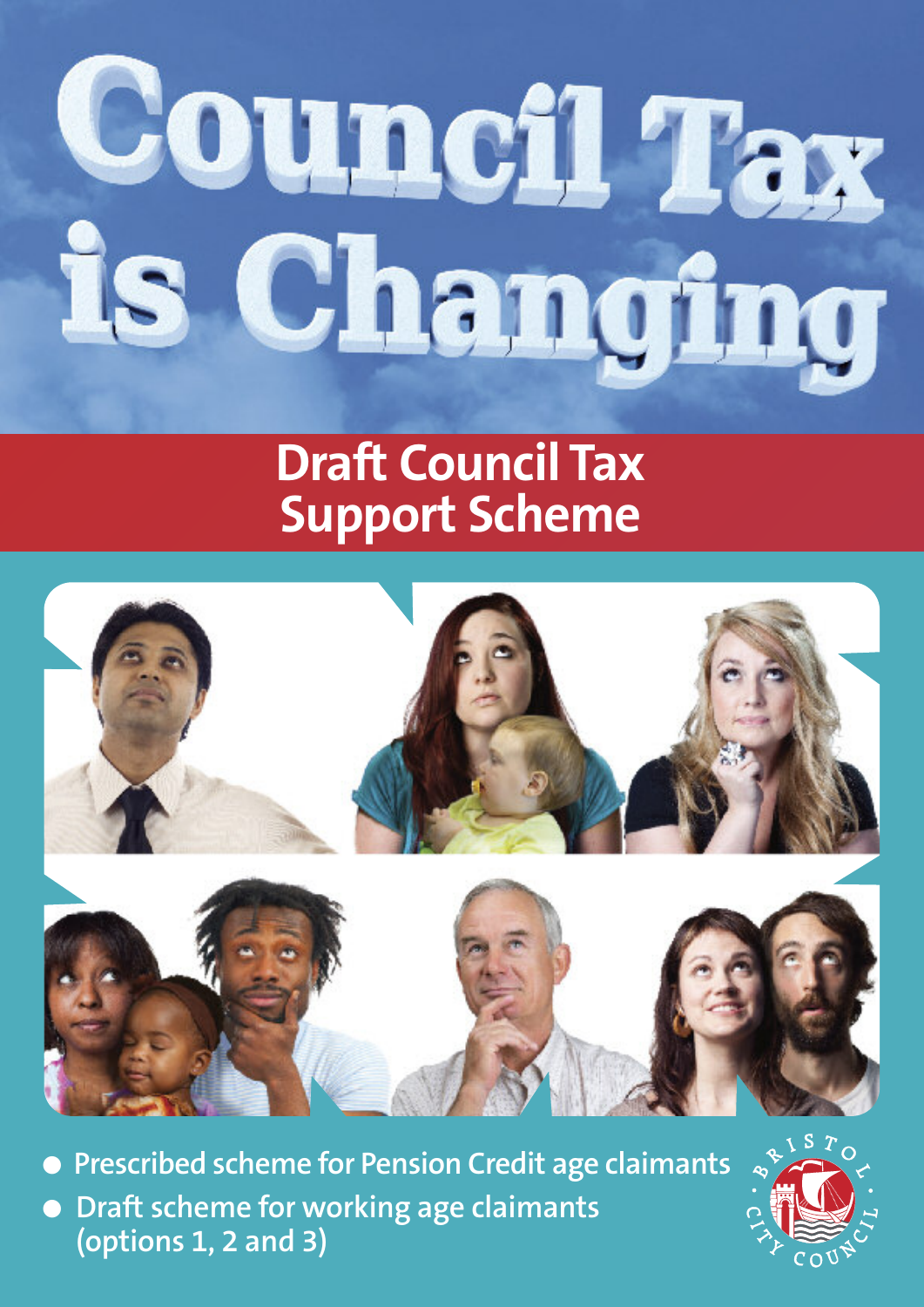# **Introduction**

**On 1st April 2013, Council Tax Benefit, the current method of supporting low income households with their Council Tax, will be abolished. It will be replaced by a new local scheme defined by each local council.**

The government has stated that pensioners will be protected from the changes by a national framework and rules. Claimants of working age shall be subject to the provisions made by the local council under their scheme.

This document shows the prescribed national scheme for those who are of Pension Credit age and council's proposed scheme for working age. It gives an explanation of how the council's proposed scheme will work.

However, it cannot cover every eventuality or provide a full interpretation of the rules. Therefore it cannot be treated as a complete and authoritative statement of the law.

It should be read in conjunction with the consultation questionnaire and literature.

The proposals included in this document may be subject to change (i.e. following the response to the consultation) and any statutory requirements that will take precedence over the local scheme.

The final scheme shall be subject to approval by the council by no later than 31st January 2013.

The council is required to publish details of its draft scheme. We will, however, be providing examples of how the scheme will operate and the way in which entitlement will be different under the current Council Tax Benefit scheme.

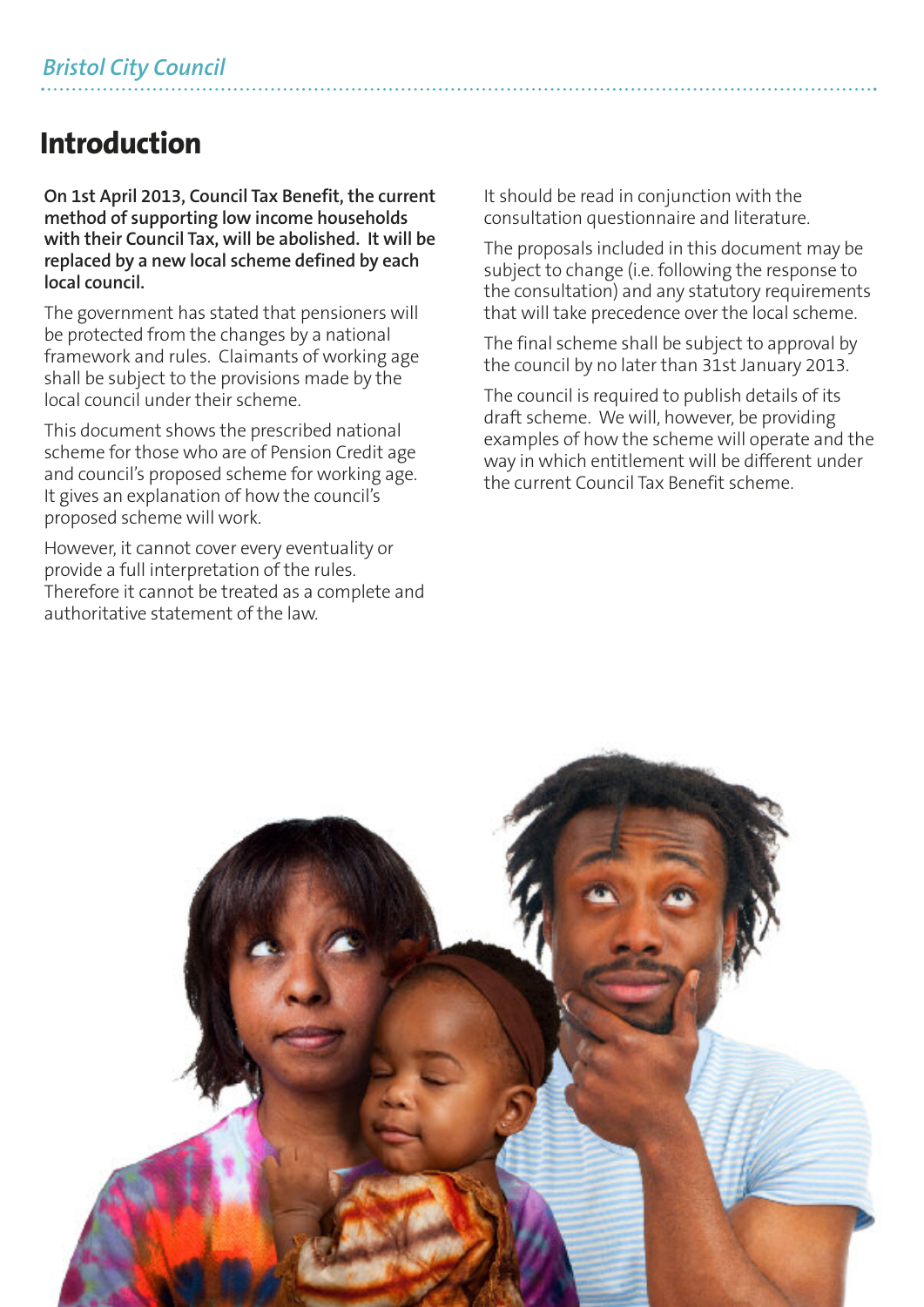| <b>Contents</b>                                                         | Page |
|-------------------------------------------------------------------------|------|
|                                                                         |      |
|                                                                         |      |
| <b>Scheme for Pension Credit age claimants</b>                          |      |
|                                                                         |      |
| Reductions attracted by classes: Protection of pension related awards 4 |      |
|                                                                         |      |
|                                                                         |      |
|                                                                         |      |
|                                                                         |      |
|                                                                         |      |
|                                                                         |      |
|                                                                         |      |
|                                                                         |      |
| <b>Local Council Tax Support for working age claimants</b>              |      |
|                                                                         |      |
| Classes of person who are entitled to a reduction under the scheme 11   |      |
|                                                                         |      |
|                                                                         |      |
|                                                                         |      |
|                                                                         |      |
| Students                                                                |      |
|                                                                         |      |
|                                                                         |      |
|                                                                         |      |
|                                                                         |      |
|                                                                         |      |
|                                                                         |      |
|                                                                         |      |
|                                                                         |      |
| Time and manner of granting relief and recoveries/overpayments 19       |      |
|                                                                         |      |
|                                                                         |      |
|                                                                         |      |
|                                                                         |      |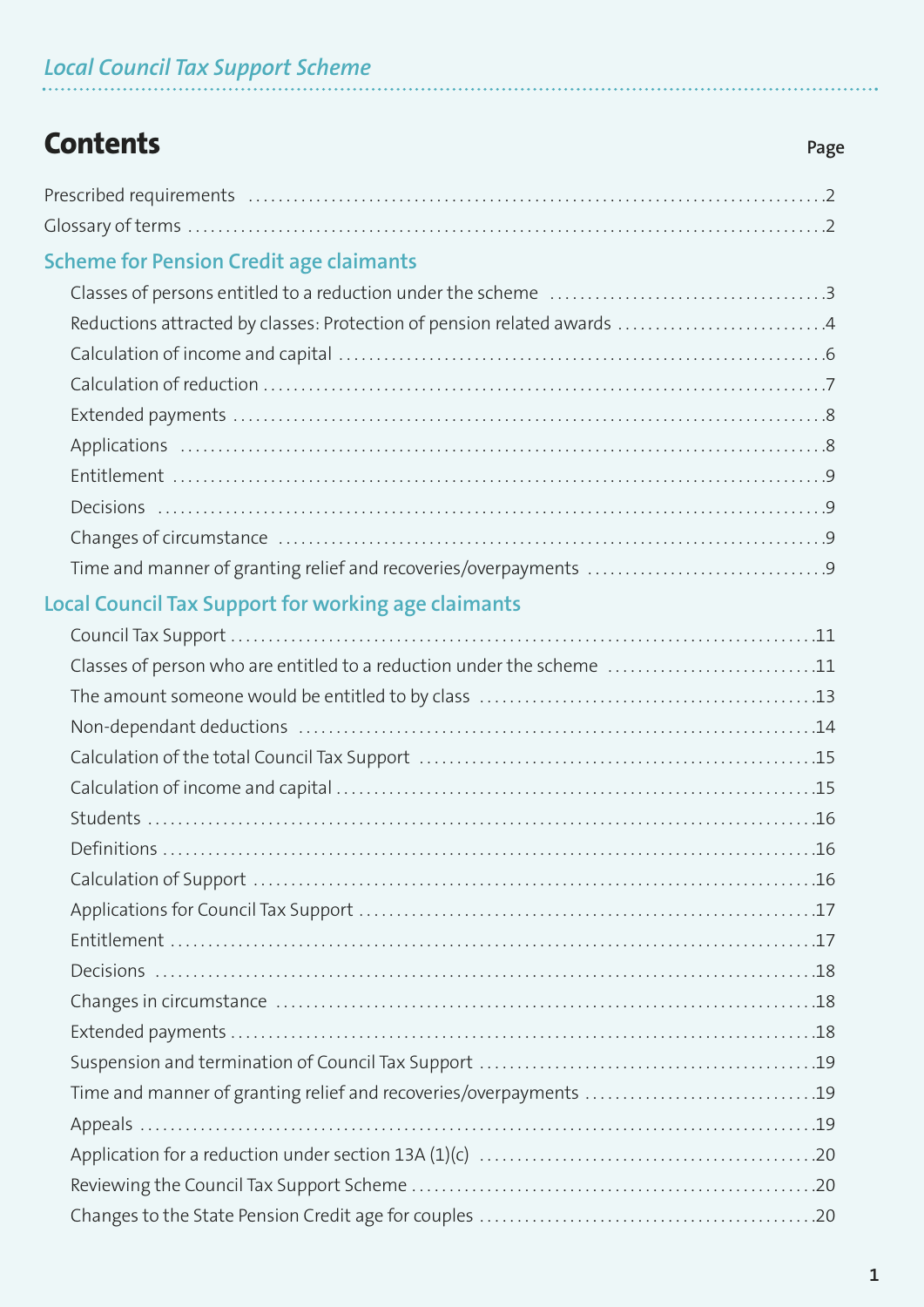# **Prescribed requirements**

**There are a small number of prescribed requirements that will apply to all schemes including local schemes, the prescribed scheme for persons of State Pension Credit eligible age and the default scheme (this is the scheme that will apply if the council does not adopt a local scheme).**

### **Persons from Abroad**

The Government intends to apply the same restrictions as exist under the Council Tax Benefit system to exclude foreign nationals with limited immigration status and non-economically active EEA individuals who are not exercising EU treaty rights from receiving Council Tax reductions. The prescribed requirements relating to immigration status will mean that individuals subject to immigration control under Section 115 of the Immigration and Asylum Act 1999 and noneconomically active EEA nationals who fall into various categories to be set out in regulations, will not benefit from Council Tax reductions. New provisions will replicate those in existing CTB Regulation 7 in SI 2006/215 and 2006/216.

### **Refugees**

In continuing the policy of restricting access to Council Tax Support for foreign nationals with limited immigration status however, the Government does wish to continue the practise already established of allowing those who have recognised refugee status, humanitarian protection, discretionary leave or exceptional leave to remain granted outside the immigration rules and who are exempt from the Habitual Residence Test are to be entitled to apply for Council Tax reduction support as long as their status has not been revoked.

### **Acting on behalf of another person**

Regulations will allow current arrangements for a person to act on behalf of another, to continue. For example, where a person has been granted a power of attorney over a liable Council Tax-payer or in cases where a couple wish to make an application.

# **Glossary** of terms

**Applicable Amount:** This is the amount of money that a claimant needs to live on. This is based on allowances and premiums for claimants, partners and their children's needs.

**Capital:** This is money, savings and investments as well as any property or land that the claimant does not occupy as their home.

**Council Tax:** This is a tax that is paid to the council by the occupier of a dwelling for local services.

**Council Tax Benefit (CTB):** This is the benefit that is administered by the council at the moment to help low income households with their Council Tax. This will be abolished from 1 April 2013.

**Council Tax Support:** This is the council's proposed local scheme for helping low income households with their Council Tax and will take the form of a discount rather than a benefit.

**Income:** This includes earnings, social security benefits, tax credits and most other regular payments.

**Maximum Council Tax reduction:** This is the most support that a claimant can receive towards their Council Tax before any deductions are made.

**Non-dependants:** These are adults that live with the claimant and their family. Examples of these are grown up children, parents and friends but does not include joint tenants, boarders or tenants.

This is not an exhaustive list of definitions used within the proposed scheme. The terms used in this scheme shall have the meaning given in the current CTB Regulations.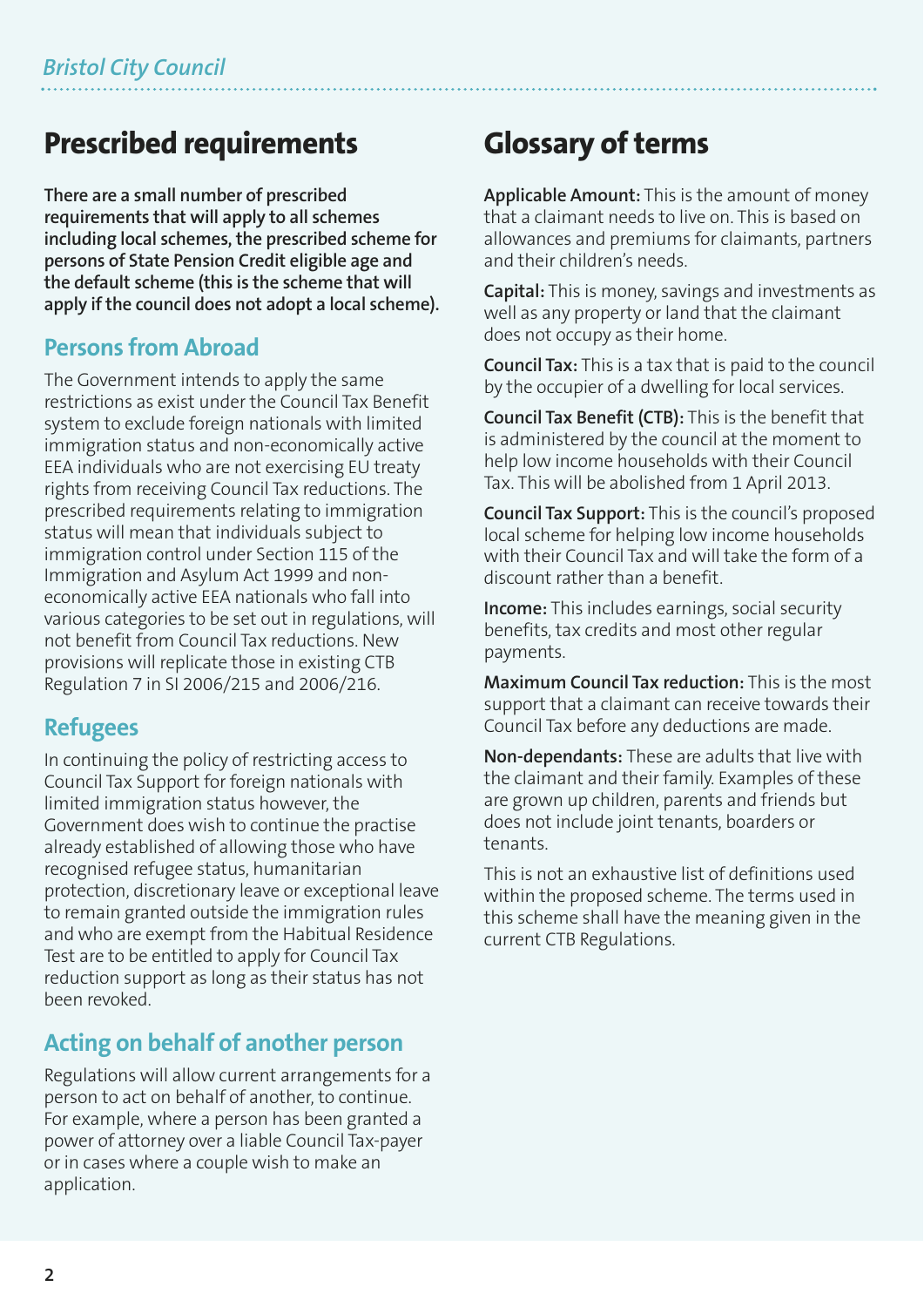# **Prescribed scheme for Pension Credit age claimants**

### **Classes of person entitled to a reduction** under the scheme

**There will be three main classes under the prescribed Pension Credit age scheme, for each of which there will be a number of qualifying criteria. In all cases individuals must not be of a prescribed class exempted from support, such as a person from abroad with limited leave to remain**

### **Class 1**

### **The individual must:**

- $\bullet$  have attained the qualifying age for State Pension Credit
- $\bullet$  not be somebody with a partner of working age in receipt of Income Support, income-based Jobseeker's Allowance or income-related Employment and Support Allowance
- $\bullet$  be liable to pay Council Tax in respect of a dwelling in which they are resident
- $\bullet$  be somebody in respect of whom a maximum Council Tax reduction amount can be calculated
- $\bullet$  not have capital savings above £16,000
- $\bullet$  be a person in respect of whom a day in which s/he is liable to pay Council Tax falls within a week in respect of which the person's income is less than their applicable amount (as defined in regulations)
- $\bullet$  have applied for the scheme

### **Class 2**

### **The individual must:**

- $\bullet$  have attained the qualifying age for State Pension Credit
- $\bullet$  not be somebody with a partner of working age in receipt of Income Support, income-based Jobseeker's Allowance or income-related Employment and Support Allowance
- $\bullet$  be liable to pay Council Tax in respect of a dwelling in which they are resident
- $\bullet$  be somebody in respect of whom a maximum Council Tax reduction amount can be calculated
- $\bullet$  not have capital savings above £16,0000
- $\bullet$  have applied for the scheme

### **Class 3**

### **The individual must:**

- $\bullet$  have attained the qualifying age for State Pension Credit
- $\bullet$  not be somebody with a partner of working age in receipt of Income Support, income-based Jobseeker's Allowance or income-related Employment and Support Allowance
- $\bullet$  be liable to pay Council Tax in respect of a dwelling in which they are resident
- $\bullet$  be somebody in respect of whom a maximum Council Tax reduction amount can be calculated
- $\bullet$  have applied for a scheme
- $\bullet$  be somebody who has at least one second adult living with them who is not his/ her partner, not somebody who pays rent, and who is on a prescribed low wage and/or prescribed benefit, as set out in regulations.

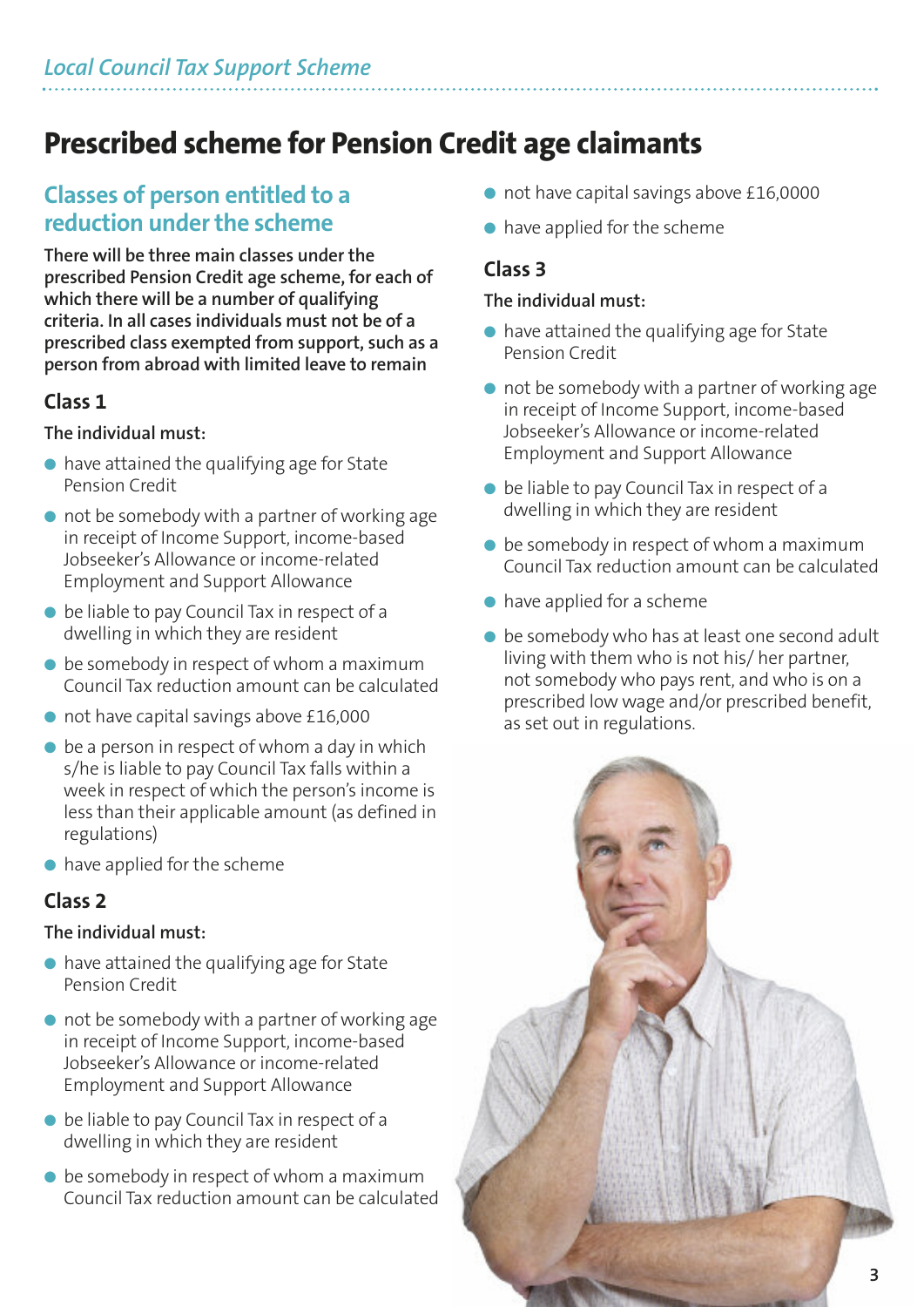### **Reductions attracted by classes: protection of pensioner-related awards**

### **Class 1 Reduction**

If an individual matches the criteria in Class 1, including that *income* is less than their applicable *amount* (as set out in regulations) in their case, that person qualifies for 100% reduction on their Council Tax liability.

### **Class 1 – special provisions for State Pension Credit**

Regulations will set out that an individual in receipt of State Pension Credit guarantee credit from the Department for Work and Pensions (Pensions Service) will have both his income and capital counted as zero. This means that the individual's income will automatically be less than their applicable amount, and they will qualify for 100% reduction of their Council Tax liability.

The Department for Work and Pensions' Pensions Service determines eligibility and awards for State Pension Credit. As is currently the case, it is intended that local authorities will be able to access information about any Pension Credit award and means test from the Pension Service. The Pension Service intends to pass this to the relevant authority if a State Pension Credit applicant confirms they wish to apply for localised Council Tax Support. Where an individual applies to the local authority without reference to the pension service, it is intended the local authority will be able to request such information from the Pension Service.

Where a person has been awarded only the savings credit element of State Pension Credit, billing authorities in receipt of the relevant Pension Service means-test will need to adjust this as necessary as part of the Council Tax reduction means test. The way in which this should be done will be set out in regulations.

### **Class 2 Reduction**

If an individual matches the criteria in Class 2, it will mean the individual's income is greater than his/her living allowance/applicable amount (both as defined in regulations). Twenty per cent of the difference between the two will be subtracted from this individual's Council Tax liability.

### **Class 3 Reduction**

Under Council Tax benefit, the Class 3 reduction is known as the **Second Adult Rebate**. This may be awarded in respect of a second adult sharing the household who would normally be expected to contribute towards the Council Tax bill, but who cannot afford to do so, based on their low income as indicated by prescribed low wages bands or prescribed working-age benefit indicators.

This reduction will equate to the existing Second Adult Rebate and may be awarded at 25%, 15% or 7.5% of the Council Tax liability, depending on individual circumstances. A summary of who is covered by the different classes and reductions in the scheme for people of Pension Credit age is included in this document.

### **Non-dependant deductions**

Once the reduction award is calculated, it will continue to be subject to a downwards adjustment to take into account non-dependant adults that normally reside in the dwelling who would be expected to contribute to Council Tax. Deductions for such non-dependant adults will be calculated in the same way as under SI 2006/216 regulation 42, with differing prescribed amounts being deducted according to individual circumstances, and with the same exceptions applying.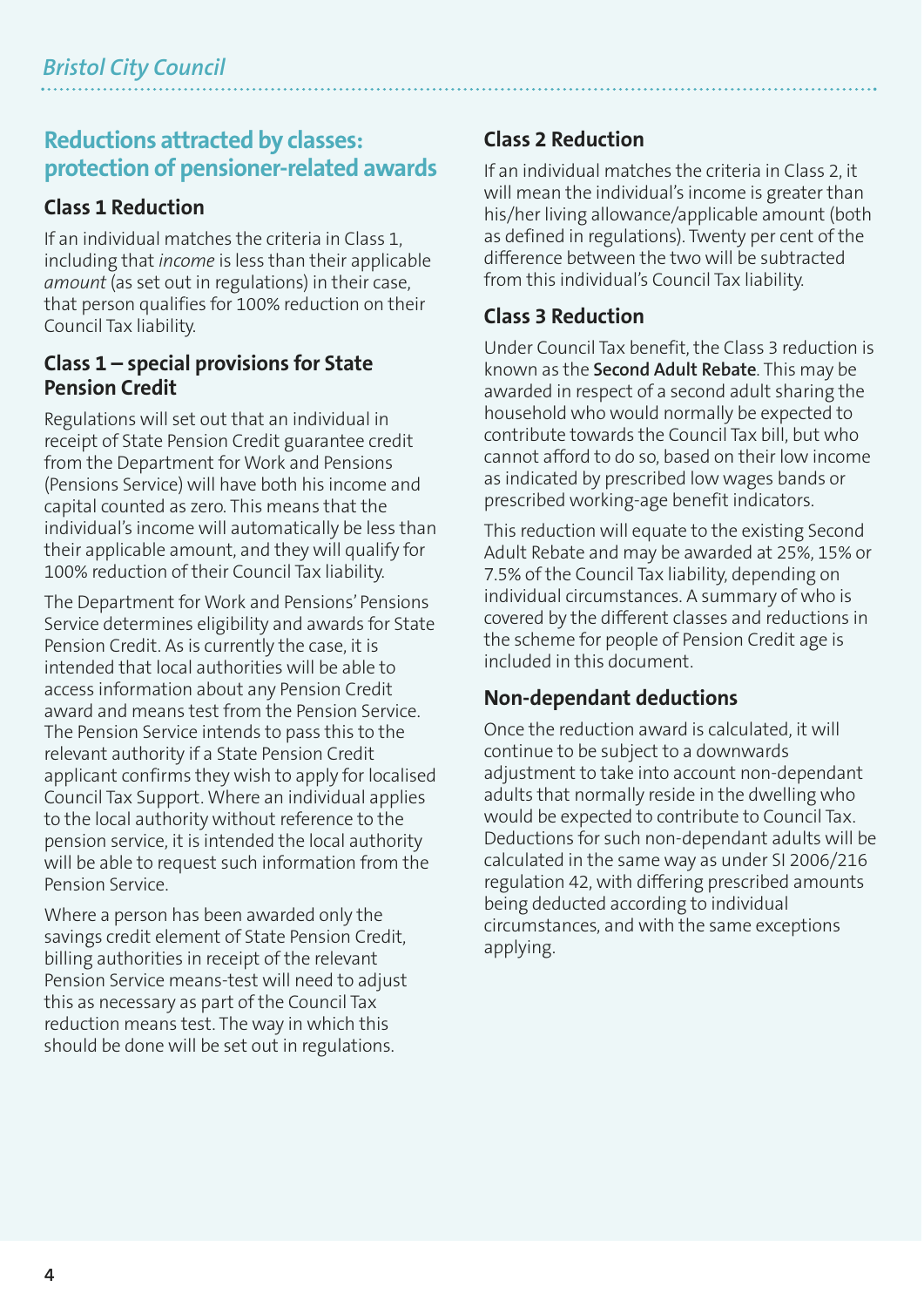### **Determination of class and award**

Determination of the class the individual is put into, and the reduction they will receive, will continue to be determined in two ways:

- (i) in respect of Class 1 and Class 2 through means-testing, which will continue according to the same rules and criteria and
- (ii) through application of rules for calculation of Class 3 – currently known under Council Tax Benefit as the **alternative maximum Council Tax Benefit** calculation under SI 2006/216 regulation 46.

### **Definitions**

In dealing with the means-test and **alternative maximum Council Tax Benefit** test, it is intended that the meaning and effect of definitions (in SI 2006/216), including in respect of regulations 1–11 will be replicated.



### **Means test for Class 1 and Class 2**

The means test will be defined in regulations, aligned with existing regulations for Council Tax benefit for those of State Pension Credit age (SI 2006/216.) The means test is based on a comparison of income (as defined in regulations) and a deemed living allowance (currently known as the applicable amount) – also defined in regulations. The way in which these elements will be defined and evaluated for the Pension Credit age scheme is explained in greater detail later.

### **Living allowance – the applicable amount**

The individual's living allowance, or applicable amount, will be made up of four elements. These will be:

- (i) a personal allowance in respect of the applicant
- (ii) an amount in respect of any child or young person who is part of his family
- (iii) a family premium element (where the applicant is part of a family of which at least one member is a child or young person) and
- (iv) any premium amount, set out in regulations, which is applicable to the individual.

The elements and calculation methodology for the applicable amount will be as set out in SI 2006/216, regulation 12 and Schedule 1. Where wider welfare reforms necessitate the adjustment of Schedule 1 to recognise new benefits, any necessary technical amendments will be made by Department for Communities and Local Government, working closely with the Department for Work and Pensions.

### **Refugees**

As is currently the case, individuals with recognised refugee status, humanitarian protection, discretionary leave or exceptional leave to remain granted outside the immigration rules and who are exempt from the Habitual Residence Test are to be entitled to apply for Council Tax reduction support as long as their status has not been revoked. (See SI 2006/216, regulation 7A and Schedule 1A.)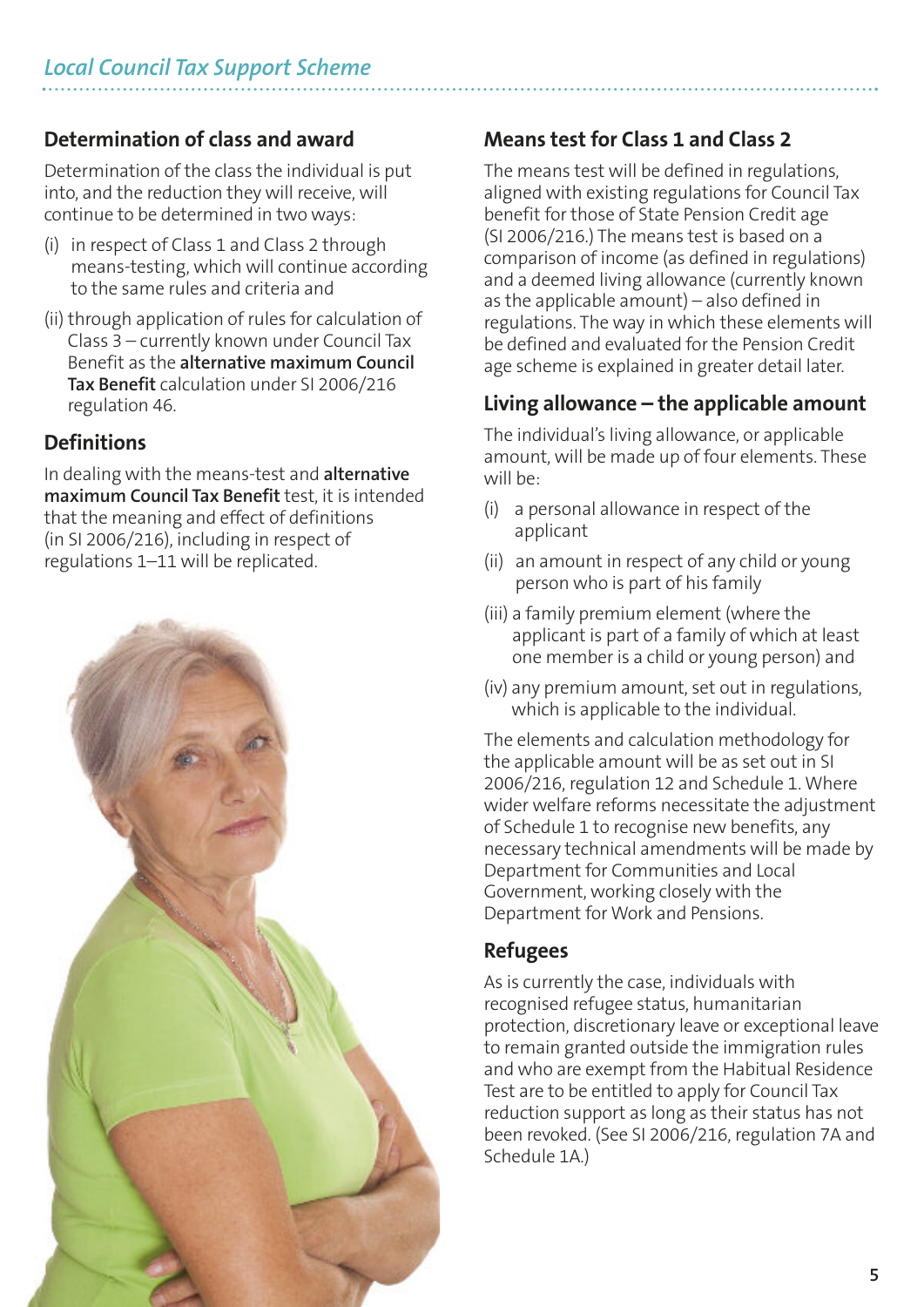# **Calculation of income and capital**

**Income and capital will be calculated for a person who has attained the qualifying age for State Pension Credit in line with current provisions under SI 2006/216 regulations 13 – 39. The income and capital of an applicant's partner (or, to mitigate the risk of over-claiming in a polygamous marriage, partners) will continue to be treated as income of the applicant.**

Income or capital of any child or young person will also continue not to be treated as income or capital of the applicant. The regulations will also allow for a billing authority to treat the income or capital of a non-dependant as if it were the income or capital of the applicant in a case where it appears to the billing authority that the two have entered into arrangements to take advantage of the system with the same exception to this rule for those on Income Support, incomebased Jobseekers Allowance and income-related Employment and Support Allowance.

### **Income and capital for those on State Pension Credit**

There will be special treatment of income and capital for those in receipt of State Pension Credit:

For those in receipt of the guarantee credit element of State Pension Credit, the whole of their income and capital will be disregarded. This will mean that they automatically qualify, under Class 1, for 100% Council Tax reduction.

For those in receipt of the savings credit element of State Pension Credit, the billing authority will be able to use the Department for Work and Pensions' Pension Service's assessment of the income and capital of the individual, and adjust this to take into account income from this benefit and any other relevant requirements (as set out currently in SI 2006/216, regulation 17).

### **Calculation of income where a person is not in receipt of State Pension Credit**

For those who have reached the qualifying age for State Pension Credit, but are not in receipt of this benefit themselves, provisions relating to income, its calculation on a weekly basis, what is to be regarded as income and what is to be disregarded

as income will replicate the operation of Council Tax Benefit under SI 2006/216 regulations 19 – 39. In particular, earnings of employed earners and earnings of self-employed earners will be taken into account as set out in SI 2006/216.

The Council Tax benefit regulations also list a number of elements and amounts which should not be taken into account in the calculation of earnings.

Amounts to be disregarded in this way from an applicant's weekly earnings are set out in SI 2006/216 Schedule 2 of the Council Tax benefit regulations, and such provision will also be included in the new prescribed regulations for those who have attained the eligible age for State Pension Credit.

Amounts to be disregarded in terms of income other than earnings under Council Tax Benefit for those who have reached eligible age for state pension-credit are set out in SI 2006/216 Schedule 3, and these disregards of income will also be recreated under the new regulations. Treatment of other income (in relation to which the applicant has a right), will be calculated according to the same rules as under SI 2006/216 regulations 31–32.

Finally, in relation to income, wider welfare changes mean new working age benefits will be introduced to replace some of the existing working age benefits mentioned in SI 2006/216.

Despite these changes being mainly to workingage benefits, they may have relevance for individuals with whom the person of pensioncredit age is living and who may be taken into consideration in their assessment.

New applicants will be migrated onto these benefits over time, so both benefits will co-exist for a number of years (for example, the Universal Credit migration will take place over five years). Where such benefits are mentioned in these regulations, an equivalent approach for an individual on the new benefit will be identified and agreed with the Department for Work and Pensions. Draft regulations will mark the points where such arrangements will need to be set out. These changes will be formalised in regulations to be laid before Parliament.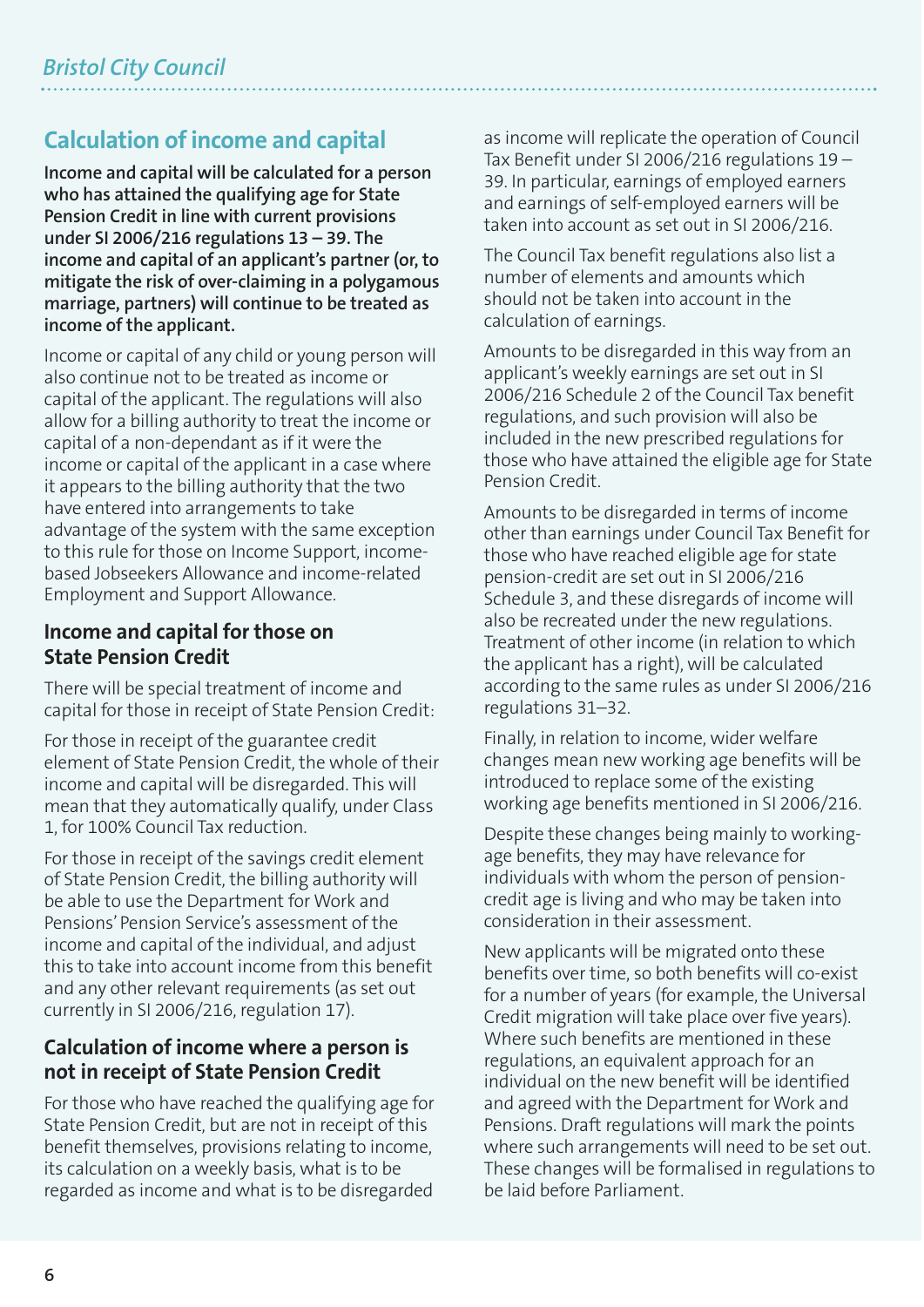# **Calculation of capital**

### **Calculation of capital where a person is not in receipt of State Pension Credit**

Provisions relating to capital – for example, the capital savings limit of £16,000 (after which individuals will not be eligible for Council Tax reductions); what is to be regarded as capital what is to be disregarded as capital and other capital calculations, will operate in the same way as existing SI 2006/216 regulations  $33 - 39$ . Amounts to be disregarded as capital will be set out under provisions replicating existing SI 2006/216 Schedule 4.

### **Notional capital**

The regulations will continue to stipulate that individuals will be treated as possessing capital of which they have deprived themselves for the purposes of securing Council Tax reductions.

The notional capital will continue on the same basis, for example, disregarding the value of any holding in a company where the applicant is the sole owner or partner (or where he holds an analogous position), but will include an amount of capital equal to the value (or his share of the value of) the capital of such a company. This notional capital (which the individual is treated as in possession of) will be reduced

### **Tariff income on capital**

Once an amount of capital is calculated, net of any amounts to be disregarded, this will be treated as if it is income of £1 for every £500 (or part of £500) in excess of £10,000. This amount of tariff income will be added to the initial income calculation to give a total income amount. (See SI 2006/216, regulation 19 paragraph (2)).

## **Calculation of reduction**

Once the total income amount has been calculated, it will be compared with the living allowance/applicable amount, to determine whether the individual falls into Class 1 (income less than applicable amount) or Class 2 (income greater than applicable amount).

Persons in Class 1 will receive 100% Council Tax reduction against their Council Tax liability. (This liability will be net of any Council Tax discounts under the Local Government Finance Act 1992 and non-dependant deductions under the regulations for persons of Pension Credit eligible age).

Persons in Class 2 will receive a reduction equivalent to 20% of the difference between their income and applicable amount on their net Council Tax liability.

Where a person of Pension Credit age is jointly liable for Council Tax with a second adult who is not their partner and does not pay rent in respect of the dwelling, they may fall under Class 3, where conditions to be set out in regulations (corresponding to SI 2006/216 Schedule 6) are met.

The table on the following page, sets out the possible reductions forthis class on maximum daily Council Tax liability (after discounts, and with reductions varying according to individual circumstances). Note that the alternative maximum Council Tax reduction is calculated in relation to the income and circumstances ofthe second adult – the applicant's income and capital is not taken into account.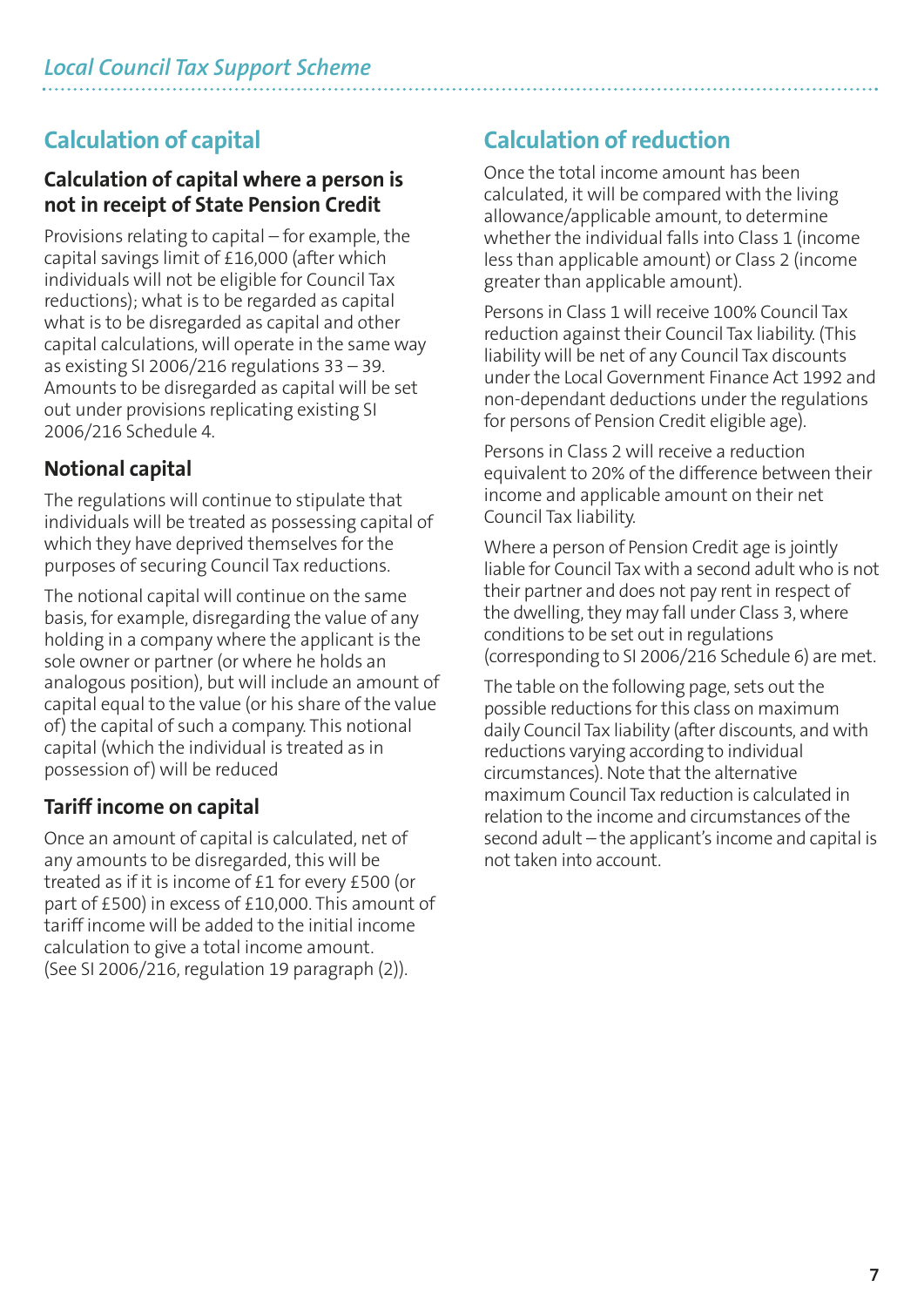### *Bristol City Council*

| Second adult                                                                                                                                                                                                                         | <b>Alternative maximum Council Tax reduction</b><br>(net of discounts) due in respect of a day |
|--------------------------------------------------------------------------------------------------------------------------------------------------------------------------------------------------------------------------------------|------------------------------------------------------------------------------------------------|
| a) The second adult (or all second adults) are in receipt of<br>Income Support, income-related Employment and<br>Support Allowance, State Pension Credit or income-based<br>Jobseeker's Allowance.                                   | a) $25%$                                                                                       |
| b) Where the gross income or aggregate gross income of any<br>second adult(s) – disregarding any income support – is:                                                                                                                | b)                                                                                             |
| (i) less than $£177.00$ per week;                                                                                                                                                                                                    | $(i)$ 15%                                                                                      |
| (ii) not less than £177.00 but less than £231.00 per week.                                                                                                                                                                           | (ii) 7.5%                                                                                      |
| c) If the dwelling is occupied by a second adult/adults on<br>State Pension Credit, income-based Jobseeker's Allowance,<br>income-related Employment and Support Allowance or<br>Income Support, living with a full-time student(s). | $c)$ 100%                                                                                      |

### **Extended payments – qualifying contributory benefits**

**i.e. (i) Severe Disablement Allowance;**

**(ii) Incapacity Benefit;**

**(iii)Contributory Employment and Support Allowance**

Regulations will set out that a person in receipt of one of the above benefits, who ceases to receive that benefit because they have returned to work, increased their earnings or increased their hours (and where that improvement in their situation is expected to last five weeks or more), will continue to receive a Council Tax reduction calculated as if they were still in receipt of these benefits for four weeks (where the resulting reduction amount is greater than the reduction amount taking into account their loss of these benefits).

If a Pension Credit age person moves to the area of a new billing authority, in the period from the Monday following the move to the point where entitlement to the qualifying benefit ceases (when the extended payment rule applies), the first billing authority will pay the second billing authority or the individual their reduction amount for the extended payment period.

If the person applies for a Council Tax reduction in the second billing authority the second billing authority will net off the reduction amount received from the first authority. Any balance of reduction award will be paid to the applicant (and the full amount will be paid to the applicant if there is no Council Tax liability in the second billing authority). After the extended payment period ends, the first billing authority's liability in relation to extended payments will cease and the new billing authority's reduction will apply.

### **Applications**

Prescribed requirements for those of Pension Credit age will continue to provide that the date of the original application will apply where individuals need to amend a properly completed application. If a billing authority chooses to accept amendments over the phone, it will have to confirm these with the applicant.

Billing authorities will also be able to accept withdrawal of applications (where the billing authority has not yet made a decision). This will have effect on the same day any notice of withdrawal is received by the billing authority.

Provision will also be made for the use of electronic forms, should billing authorities wish to use these.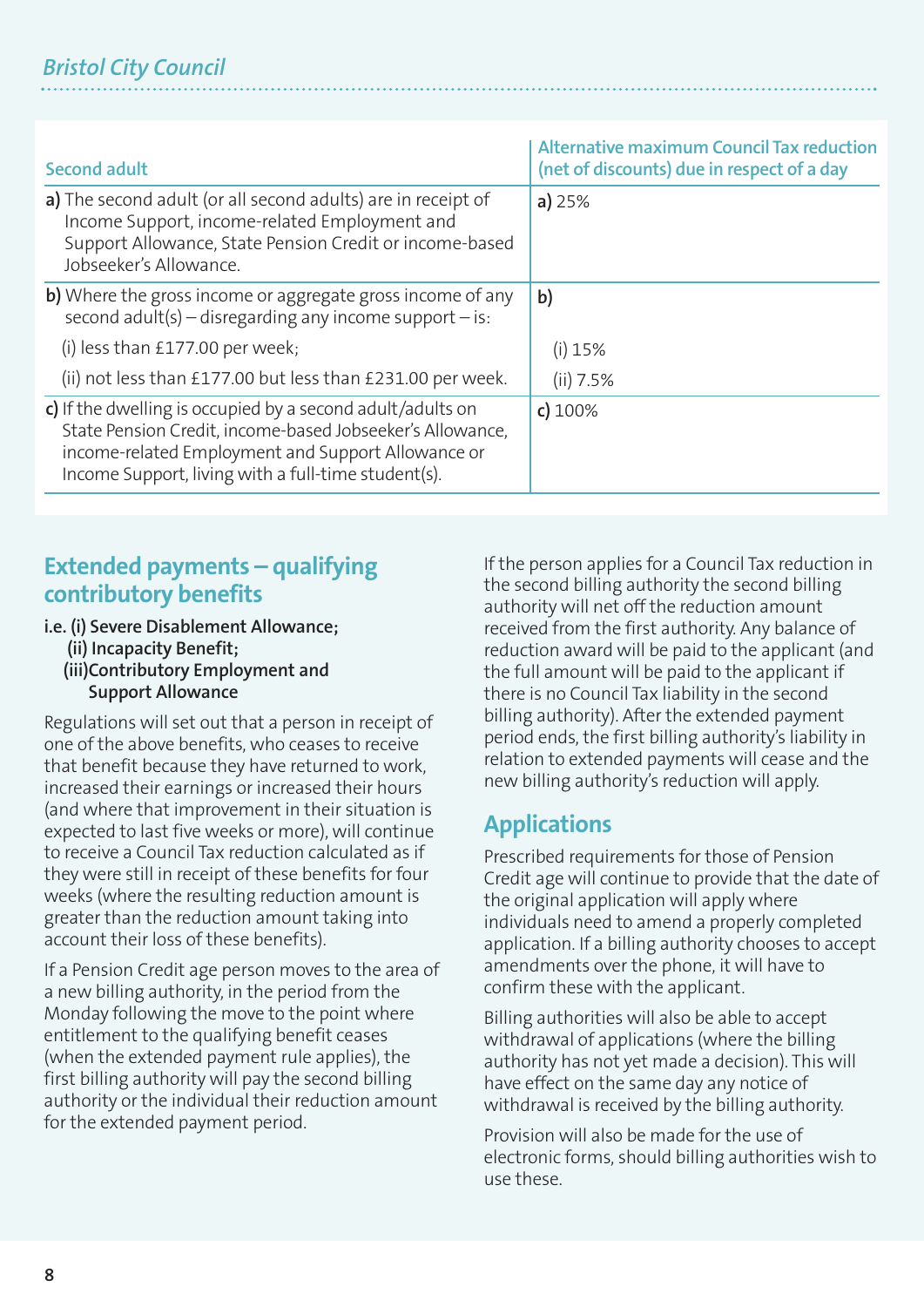### **Entitlement**

Entitlement to Pension Credit eligible age Council Tax reduction will begin on the first day of the first week after the application is made. In terms of backdating, regulations will set out that people of pension credit eligible age will be able to back date their applications by three months, provided they were entitled to pension credit age reduction at the start of the three month backdated period.

Applicants will be able to notify the relevant billing authority of their intent to apply for a reduction, which can then be treated as the date of the application or, where appropriate, the basis for determining the date of entitlement, provided the applicant submits a completed application in the manner prescribed. These arrangements will include any advance applications made for Council Tax reduction support.

### **Decisions**

The regulations for the scheme for persons who have attained the qualifying age for State Pension Credit will require a billing authority to notify the applicant in writing of its decision within 14 days from the date that all relevant information and evidence relating to the application has been received by the billing authority, and will include information on how to appeal.

### **Changes of circumstance**

Matters relating to the duty for an applicant to notify the billing authority of a change of circumstances may not need to be regulated for specifically. Existing Council Tax regulations (as amended, if necessary) could be used to cover this. The government are also considering how this interacts with the proposed amendment to the Bill to provide additional regulatory powers for the investigation and prosecution of fraud.

However, the regulations will set out the dates from which various prescribed changes of circumstance are to take effect. In particular, regulations will set out the dates from which changes of circumstance in relation to awards of State Pension Credit will be taken into account, replicating SI 2006/216 regulations 48–51.

Regulations will prescribe that applicants will have one month to provide additional information and evidence when requested by the relevant billing authority. The billing authority, under local discretion, may allow more time if it sees fit.

### **Time and manner of granting relief and recoveries/overpayments**

Matters relating to the time and manner of granting relief, persons paid and dealing with over and underpayments will, for clarity, be regulated for in the prescribed scheme for those of Pension Credit age and the default scheme in the same way they currently are under Council Tax Benefit to allow for consistency of treatment. Existing Council Tax powers already in place under the Local Government Finance Act 1992 are adequate to deal with these matters.

This will include payments to next of kin where a person in receipt of a Council Tax reduction dies, allowing the billing authority to make payment of the reduction amount to his personal representative or next of kin.

Where the taxpayer is entitled to an increase or decrease in their reductions following a reported change of circumstance, the billing authority can issue a substitute demand notice taking into account the increase or decrease in liability.

The local authority already has the scope of authority to:

- a) recover over entitlement of Council Tax Support – this effectively becomes underpayment of Council Tax;
- b) take recovery action according to the circumstances of the applicant; and
- c) provide a refund of underpayment of reductions including a cash payment.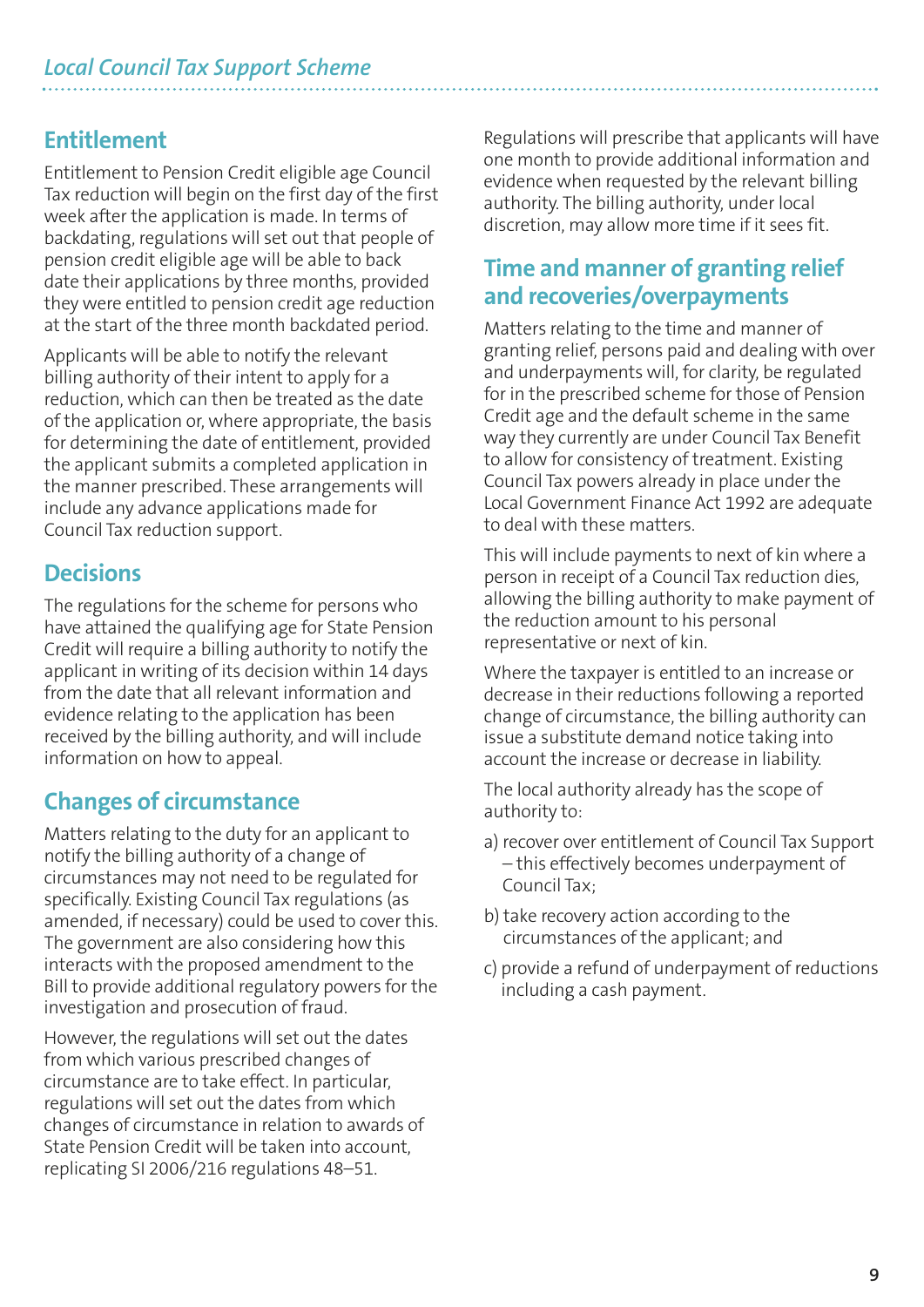# **Local Council Tax Support Scheme for working age claimants**

**There will be up to four classes of person entitled to a reduction under the council's proposed scheme. This will depend on the claimant's income and household circumstances. All of the qualifying criteria are shown in the following section.**

In all cases, the claimant cannot be a person from abroad, as defined in the current CTB Regulations. The definition of a person from abroad has been included previously in this document.

Claimants who would qualify for State Pension Credit shall have their awards determined under a prescribed national scheme and are not subject to the scheme proposed in this section of the document.

### **Option 1**

**Option 1** proposes a scheme where the maximum Council Tax reduction will be based on 100% of the claimant's Council Tax liability, irrespective of them fulfilling the criteria set out in classes 3 and 4.

### **Options 2 and 3**

**Option 2** proposes a scheme where the maximum Council Tax reduction will be based on 87.5% of the claimant's Council Tax liability and **option 3** proposes a scheme where the maximum Council Tax deduction will be based on 75% of the claimant's liability. If the claimant fulfils the criteria set out in classes 3 and 4, the maximum Council Tax deduction will be based on 100% of the claimant's liability.

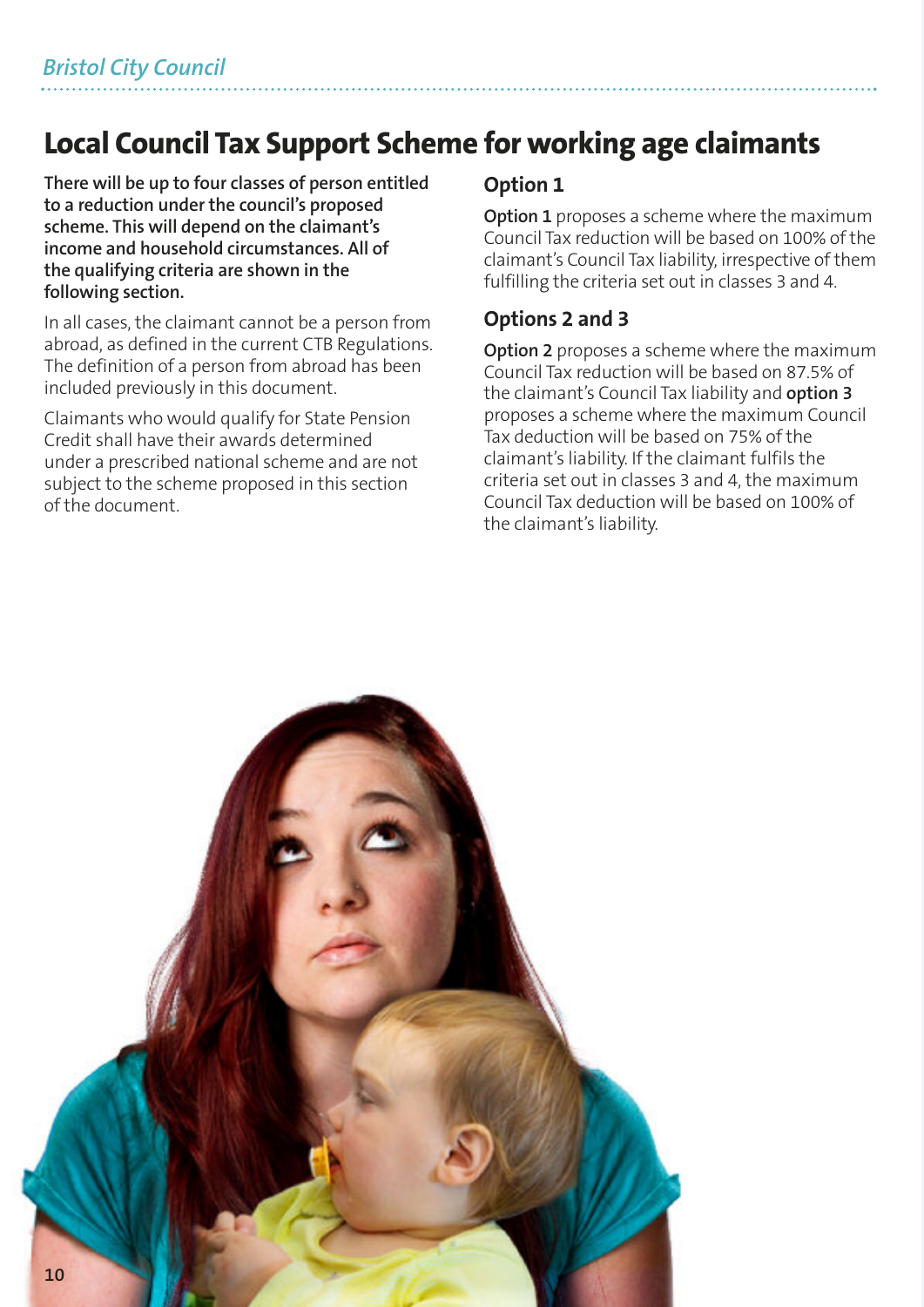### **Council Tax Support**

Each of the four classes shall be entitled to a different level of Council Tax Support depending on whether the claimant and partner (and in some instances, children) have certain incomes and how much income they have in comparison to how much they need to live on.

### **Class 1**

The maximum Council Tax Support shall be 100% (option 1), 87.5% or 75% (options 2 and 3) of the Council Tax liability for that financial year. This shall be calculated as the annual liability multiplied by 100%, 87.5% or 75% and divided by the number of days in the financial year. Any appropriate non-dependant deductions will be applied.

### **Class 2**

The maximum Council Tax Support shall be 100% (option 1), 87.5% or 75% (options 2 and 3) of the Council Tax liability for that financial year. This shall be calculated as the annual liability multiplied by 100%, 87.5% or 75% and divided by the number of days in the financial year. Any appropriate non-dependant deductions will be applied. A deduction is made from this amount through a means test described later on in this document.

### **Class 3 (options 2 and 3 only)**

The maximum Council Tax Support shall be 100% of the Council Tax liability for that financial year. This shall be calculated as the annual liability multiplied by 100% and divided by the number of days in the financial year. Any appropriate non-dependant deductions will be applied.

### **Class 4 (options 2 and 3 only)**

The maximum Council Tax Support shall be 100% of the Council Tax liability for that financial year. This shall be calculated as the annual liability multiplied by 100% and divided by the number of days in the financial year. Any appropriate non-dependant deductions will be applied. A deduction is made from this amount through a means test described later on in this document.

### **Cases where the Council Tax liability is with more than one person**

In the case of a claimant being jointly or severally liable for Council Tax, the Council Tax liability shall be divided by the number of persons who are liable for the tax. This will not apply to cases where the claimant is joint and severally liable with their partner only.

### **Classes of person who are entitled to a reduction underthe scheme**

### **Class 1**

The claimant must:

- Not have reached the qualifying age for State Pension Credit, unless they or their partner are in receipt of Income Support, income-based Jobseeker's Allowance or income-related Employment and Support Allowance
- $\bullet$  Be liable to pay Council Tax in respect of the dwelling in which they are resident
- $\bullet$  Be someone in respect of whom a maximum Council Tax reduction can be calculated
- $\bullet$  Not have capital of £6,000 or above
- $\bullet$  Have applied for the scheme
- $\bullet$  Be a person whose income is lower than their applicable amount

### **Class 2**

The claimant must:

- Not have reached the qualifying age for State Pension Credit, unless they or their partner are in receipt of Income Support, income-based Jobseeker's Allowance or income-related Employment and Support Allowance
- Be liable to pay Council Tax in respect of the dwelling in which they are resident
- $\bullet$  Be someone in respect of whom a maximum Council Tax reduction can be calculated
- l Not have capital of £6,000 or above
- $\bullet$  Have applied for the scheme
- $\bullet$  Be a person who does not fulfil all of the conditions of class 1 but the maximum Council Tax Support is more than 20% of the difference in their income and their applicable amount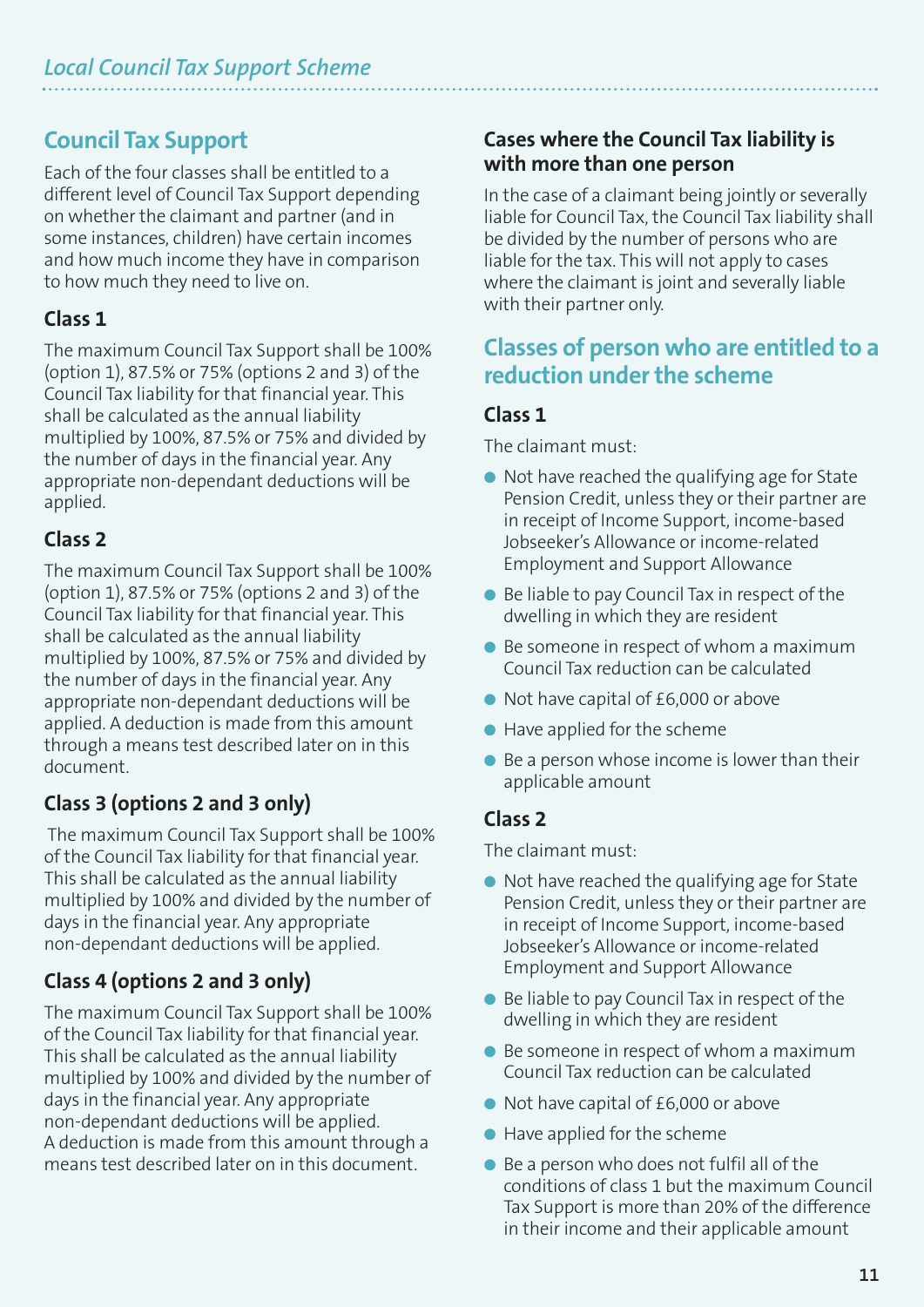### **Class 3 (options 2 and 3 only)**

The claimant must:

- Not have reached the qualifying age for State Pension Credit, unless they or their partner are in receipt of Income Support, income-based Jobseeker's Allowance or income-related Employment and Support Allowance
- $\bullet$  Be liable to pay Council Tax in respect of the dwelling in which they are resident
- Be someone in respect of whom a maximum Council Tax reduction can be calculated
- Not have capital of £6,000 or above
- $\bullet$  Have applied for the scheme
- $\bullet$  Be a person whose income is lower than their applicable amount

And either the claimant or their partner must satisfy at least one of the following criteria:

- $\bullet$  Be a person who is entitled to the care component of Disability Living Allowance paid at the middle or high rate or the Personal Independence Payment equivalent
- Be a person who is in receipt of Carer's Allowance or has an underlying entitlement to this benefit
- $\bullet$  Be in receipt of any war pension/payment
- Have received statutory homelessness advice or housing due to financial reasons

Or the claimant must:

- Be a lone parent with a child under 5 years of age, or;
- $\bullet$  Have a dependant child in receipt of any component of Disability Living Allowance paid at any rate

### **Class 4 (options 2 and 3 only)**

The claimant must:

- Not have reached the qualifying age for State Pension Credit, unless they or their partner are in receipt of Income Support, income-based Jobseeker's Allowance or income-related Employment and Support Allowance
- $\bullet$  Be liable to pay Council Tax in respect of the dwelling in which they are resident
- Be someone in respect of whom a maximum Council Tax reduction can be calculated
- Not have capital of £6,000 or above
- $\bullet$  Have applied for the scheme
- $\bullet$  Be a person who does not fulfil all of the conditions of class 3 but the maximum Council Tax Support is more than 20% of the difference in their income and their applicable amount

And either the claimant or their partner must satisfy at least one of the following criteria:

- $\bullet$  Be a person who is entitled to the care component of Disability Living Allowance paid at the middle or high rate or the Personal Independence Payment equivalent
- Be a person who is in receipt of Carer's Allowance or has an underlying entitlement to this benefit
- $\bullet$  Be in receipt of any war pension/payment
- l Have received statutory homelessness advice or housing due to financial reasons

Or the claimant must:

- $\bullet$  Be a lone parent with a child under 5 years of age, or;
- $\bullet$  Have a dependant child in receipt of any component of Disability Living Allowance paid at any rate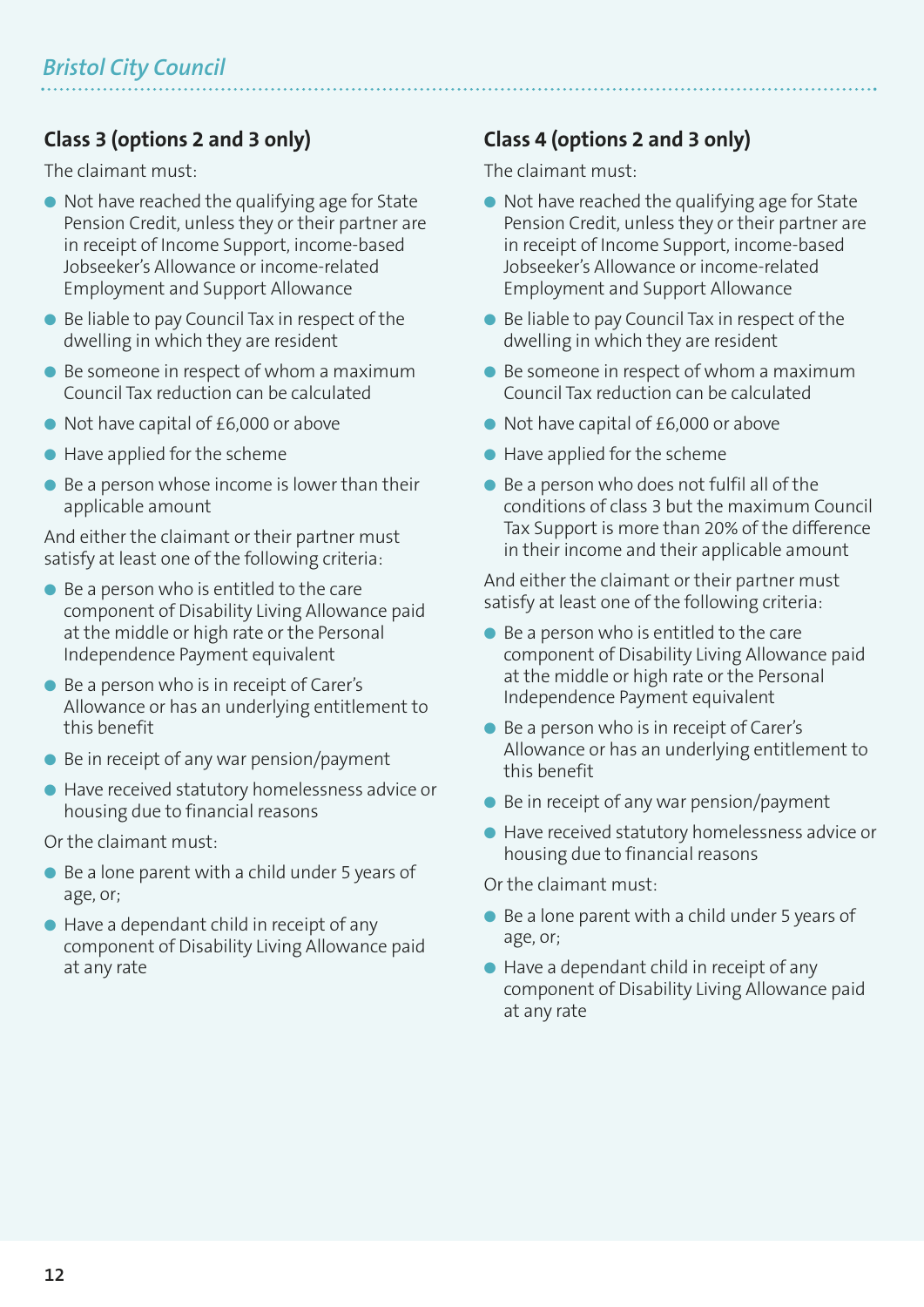### **The amount someone would be entitled to by class**

The claimant will be entitled to a reduction in their Council Tax if they fulfil the criteria of any of the four classes. The amount that they get depends on which class they fall into.

### **Class 1 reduction**

Claimants who fulfil class 1 will be entitled to help with up to 100%, 75% or 87.5% of their Council Tax liability, subject to reduction by any other discounts.

If the claimant receives income-based Jobseeker's Allowance, Income Support or income-related Employment and Support Allowance they will have their income treated as zero. This means that their income will be lower than their applicable amount.

In addition, any other claimants who have less income than the council thinks that they need to live on shall be entitled to this class of discount.

### **Class 2 reduction**

Claimants who fulfil class 2 will be entitled to help with up to 100%, 75% or 87.5% of their Council Tax liability, subject to reduction by any other discounts and will be subject to a means test. If a claimant is in this category, it means that they have more income than the council thinks they need to live on.

A further reduction of 20% of the difference between the claimant's applicable amount and their income will be applied to their Council Tax reduction.

### **Class 3 reduction (options 2 and 3 only)**

Claimants who fulfil class 3 will be entitled to help with up to 100% of their Council Tax liability, subject to reduction by any other discounts.

If the claimant receives income-based Jobseeker's Allowance, Income Support or income-related Employment and Support Allowance will have their income treated as zero. This means that their income will be lower than their applicable amount.

In addition, any other claimants who have less income than the council thinks that they need to live on shall be entitled to this class of discount.

### **Class 4 reduction (options 2 and 3 only)**

Claimants who fulfil class 4 will be entitled to help with up to 100% of their Council Tax liability, subject to reduction by any other discounts and will be subject to a means test. If a claimant is in this category, it means that they have more income than the council thinks they need to live on.

A further reduction of 20% of the difference between the claimant's applicable amount and their income will be applied to their Council Tax reduction.

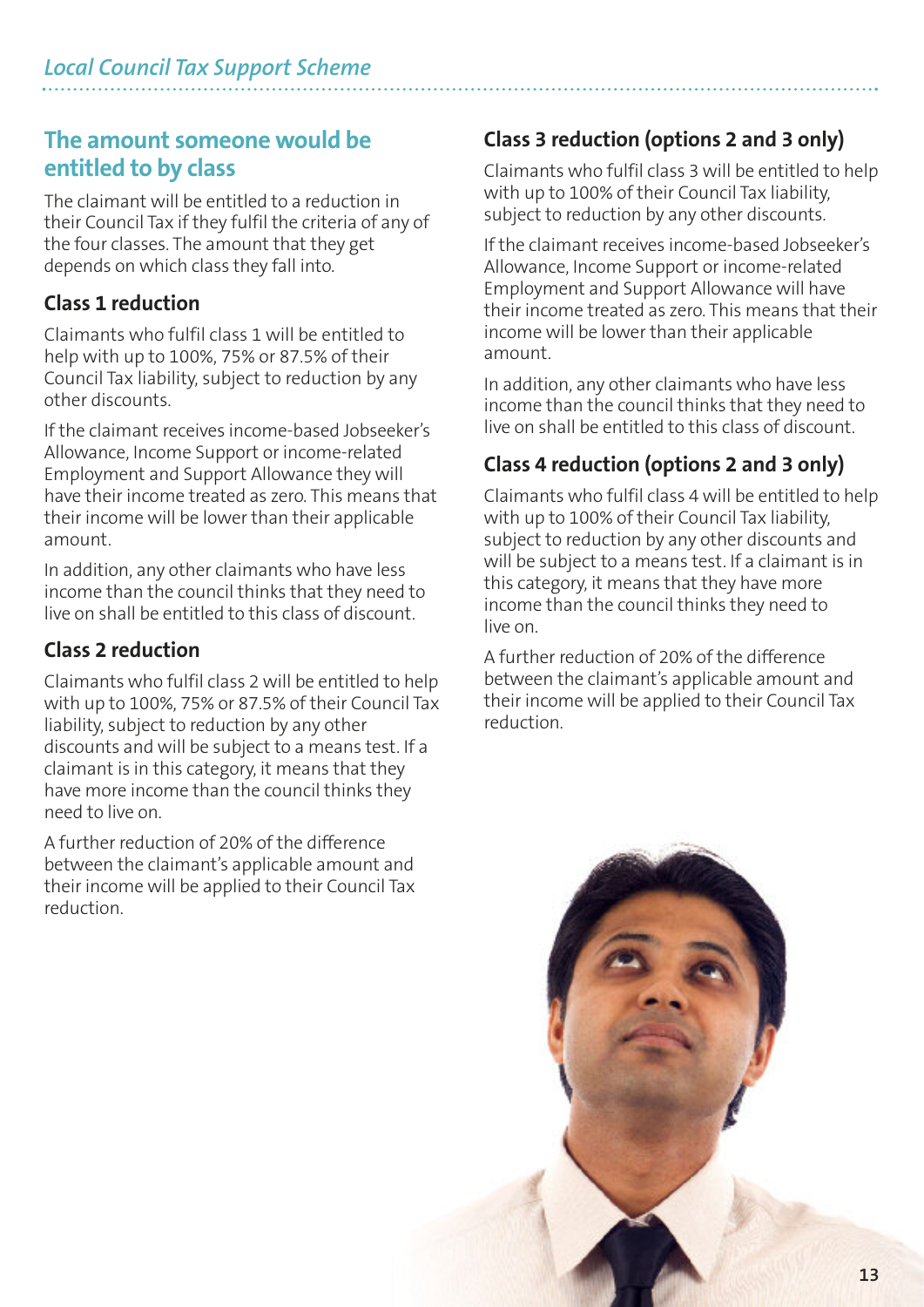### **Non-dependant deductions**

**Once the reduction has been calculated, a deduction shall be made for any non-dependant adults who normally reside with the claimant and their family. A deduction is made according to the non-dependant's income and circumstances.**

Under the current CTB Regulations a deduction is not made for non-dependants who are disregarded for Council Tax Benefit purposes and in the following circumstances. It is the council's intention under the proposed scheme that these categories and circumstances remain unchanged.

- **•** The claimant or partner are registered blind or have recently regained their sight
- $\bullet$  The claimant or partner is receiving the care component of a Disability Living Allowance or attendance allowance
- The non-dependant is receiving Pension Credit, Income Support or income-based Job Seeker's Allowance or income-related Employment and Support Allowance
- $\bullet$  The non-dependant is a prisoner
- The non-dependant is severely mentally impaired
- The non-dependant is over 18 but child benefit is still payable for them
- **•** The non-dependant is a student nurse or apprentice or on Youth Training
- **•** The non-dependant has been a hospital patient for 52 weeks or more. If the non-dependant leaves hospital but is readmitted to hospital within 28 days, the total number of days in hospital is added together
- The non-dependant is living in a care home or nursing home
- The non-dependant is an overnight carer
- **The non-dependant is a resident of a hostel or** night shelter for the homeless
- $\bullet$  The non-dependant is a full-time student (even if they work full-time in the summer vacation)

Under the proposed scheme, the council intends to increase the non-dependant deductions by 50% in all cases. The resulting changes are shown in the table below.

| <b>Description of Deduction</b>                                                                                         | <b>Weekly</b><br><b>Deduction in</b><br>2012-2013 | <b>Proposed Weekly</b><br><b>CTS Scheme</b><br><b>Deduction</b> |
|-------------------------------------------------------------------------------------------------------------------------|---------------------------------------------------|-----------------------------------------------------------------|
| Adult in receipt of Pension Credit guarantee credit or savings credit                                                   | <b>Nil</b>                                        | <b>Nil</b>                                                      |
| Adult in receipt of Employment Support Allowance (income-related)<br>main or assessment phase                           | <b>Nil</b>                                        | <b>Nil</b>                                                      |
| Adult in receipt of Job Seeker's Allowance (contribution based) or<br>employment support allowance (contribution based) | £3.30                                             | £4.95                                                           |
| Gross income of adult in remunerative work is less than £183                                                            | £3.30                                             | £4.95                                                           |
| Gross income of adult in remunerative work<br>is greater than or equal to £183 but less than £316                       | £6.55                                             | £9.83                                                           |
| Gross income of adult in remunerative work<br>is greater than or equal to £316 but less than £394                       | £8.25                                             | £12.38                                                          |
| Gross income of adult in remunerative work<br>is greater than or equal to £394                                          | £9.90                                             | £14.85                                                          |
| Adult in receipt of Job Seeker's Allowance (income-based)                                                               | <b>Nil</b>                                        | <b>Nil</b>                                                      |
| Adult in receipt of Income Support                                                                                      | <b>Nil</b>                                        | <b>Nil</b>                                                      |
| Adult working less than 16 hours per week or is on maternity,<br>paternity adoption or sick leave                       | £3.30                                             | £4.95                                                           |
| Any other adult not included in the above descriptions                                                                  | £3.30                                             | £4.95                                                           |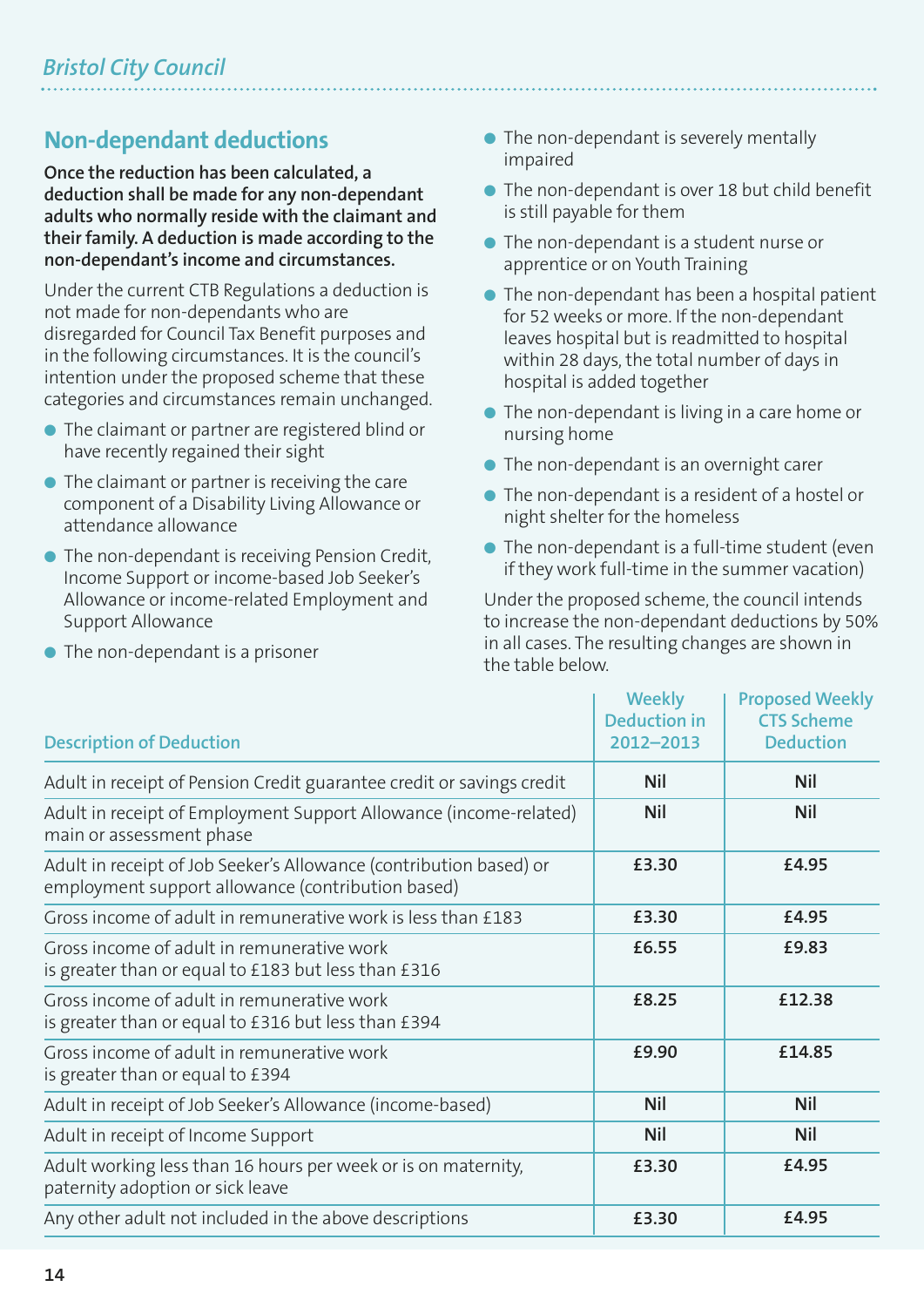### **Calculation of the total Council Tax Support**

**The means test will reflect the current CTB regulations and will be defined in the final scheme. This is a comparison of the income and the applicable amount of the claimant. Treatment of income and the calculation of an applicable amount (the amount that the claimant and their family need to live on) shall reflect the current CTB regulations. These are detailed below:**

### **Living allowance – the applicable amount**

The applicable amount shall be made up of the following allowances and premiums as appropriate:

- **1:** An allowance for the claimant and a partner
- **2:** An allowance for any child or young person who is part of the family
- **3:** A family premium where the claimant is part of a family with at least one child or young person
- **4:** Any premium that applies to the claimant, partner or children that would have applied under the CTB Regulations that were in force prior to 1st April 2013.

### **Calculation of income and capital**

**The income held by a claimant and their partner (or partners in the case of a polygamous marriage) will continue to be assessed in the same way as it is under the existing CTB Regulations. These will be included in the final scheme.**

Income and capital held by a child or young person shall not be treated as being held by the claimant. This is reflective of the current CTB regulations. However, if the council believes that an arrangement has been made to take advantage of the scheme, it shall treat the child or young person's income and capital as being held by the claimant.

Those receiving income-based Jobseeker's Allowance, Income Support or income-related Employment and Support Allowance will have their income treated as zero and will therefore be entitled to the maximum Council Tax Support under class 1 or 3. This may be subject to any

capping of liability that the council introduces at either 75% or 87.5% and Non-dependant deductions. A consideration will also be made for individuals who are in receipt of Universal Credit.

If any applicant holds capital of £6,000 or above they will not be entitled to a reduction under the proposed scheme.

### **Calculation of income for those not receiving working age benefits**

The earnings of employed earners and the selfemployed will continue to be assessed in the same way as it is under the current CTB Regulations. These will be taken into account net of National Insurance and Income Tax contributions.

The council proposes, as part of its local scheme, to increase the amount that is not taken into account when working out a claimant or partner's earnings. This is called the earnings disregard. A table showing the proposed changes is shown below:

| <b>Category</b>   | <b>Current</b><br>disregard | <b>Proposed</b><br>disregard |
|-------------------|-----------------------------|------------------------------|
| Single claimant   | £5.00                       | £7.50                        |
| Couple            | £10.00                      | £15.00                       |
| Lone parents      | £25.00                      | £35.00                       |
| Disabled claimant | £20.00                      | £30.00                       |

These will replace the current earnings disregard but will not affect the other amounts that are disregarded within the current CTB Regulations.

Disability Living Allowance will continue to be disregarded as an income and it is the council's intention to treat Personal Independence Payments in the same way in the proposed scheme. The council's existing local policy of disregarding war pensions when working out a claimant's income will also continue.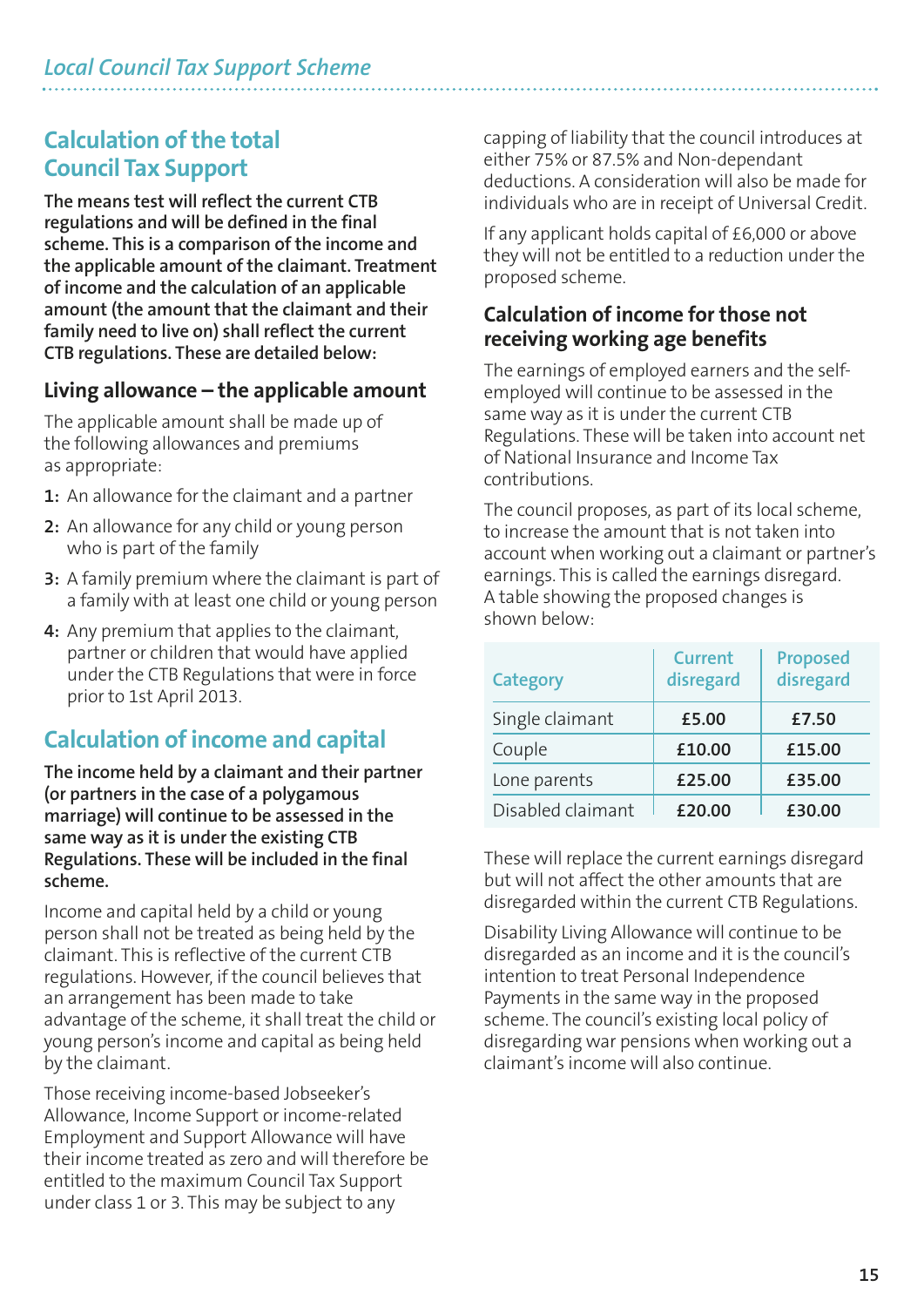### **Welfare reform**

New claimants will be migrated to Universal Credit, replacing some of the existing working age benefits. This will happen over a number of years and both new and current benefits will co-exist for this period. An equivalent approach will be incorporated within the council's proposed scheme.

### **Students**

The council proposes that students will be treated in the same way as they are under the current CTB Regulations. In general, this will mean that full time students and students from abroad will not be eligible for support under the proposed scheme unless they meet the qualifying criteria described within the current CTB Regulations.

### **Definitions**

Unless otherwise stated, the definitions used within the calculation of support section will replicate those currently used within the CTB Regulations.

### **Calculation of the support**

Once the total income has been calculated in line with the current CTB regulations (subject to the changes made under the proposed scheme), it is compared to the claimant's applicable amount. This will determine if the claimant has an income lower than their applicable amount and therefore fulfil classes 1 or 3, or they have an excess income and will be subject to a reduction in the support they get through means testing and therefore fulfil classes 2 or 4.

### **Calculation of class 1**

Claimants in class 1 shall receive a maximum of 100%, 75% or 87.5% Council Tax Support for their liability. The liability will be calculated net of any discounts or reductions already applied. Any non-dependant deductions that apply will be taken from the Council Tax Support.

### **Calculation of class 2**

Claimants in class 2 shall receive a maximum of 100%, 75% or 87.5% Council Tax Support for their liability. The liability will be calculated net of any discounts or reductions already applied. Any non-dependant deductions that apply will be taken from the Council Tax Support. In addition, a deduction of 20% of the difference between the claimant's income and applicable amount shall be made.

### **Calculation of class 3 (options 2 and 3 only)**

Claimants in class 3 shall receive a maximum of 100% Council Tax Support for their liability. The liability will be calculated net of any discounts or reductions already applied. Any non-dependant deductions that apply will be taken from the Council Tax Support.

### **Calculation of class 4 (options 2 and 3 only)**

Claimants in class 4 shall receive a maximum of 100% Council Tax Support for their liability. The liability will be calculated net of any discounts or reductions already applied. Any non-dependant deductions that apply will be taken from the Council Tax Support. In addition, a deduction of 20% of the difference between the claimant's income and applicable amount shall be made.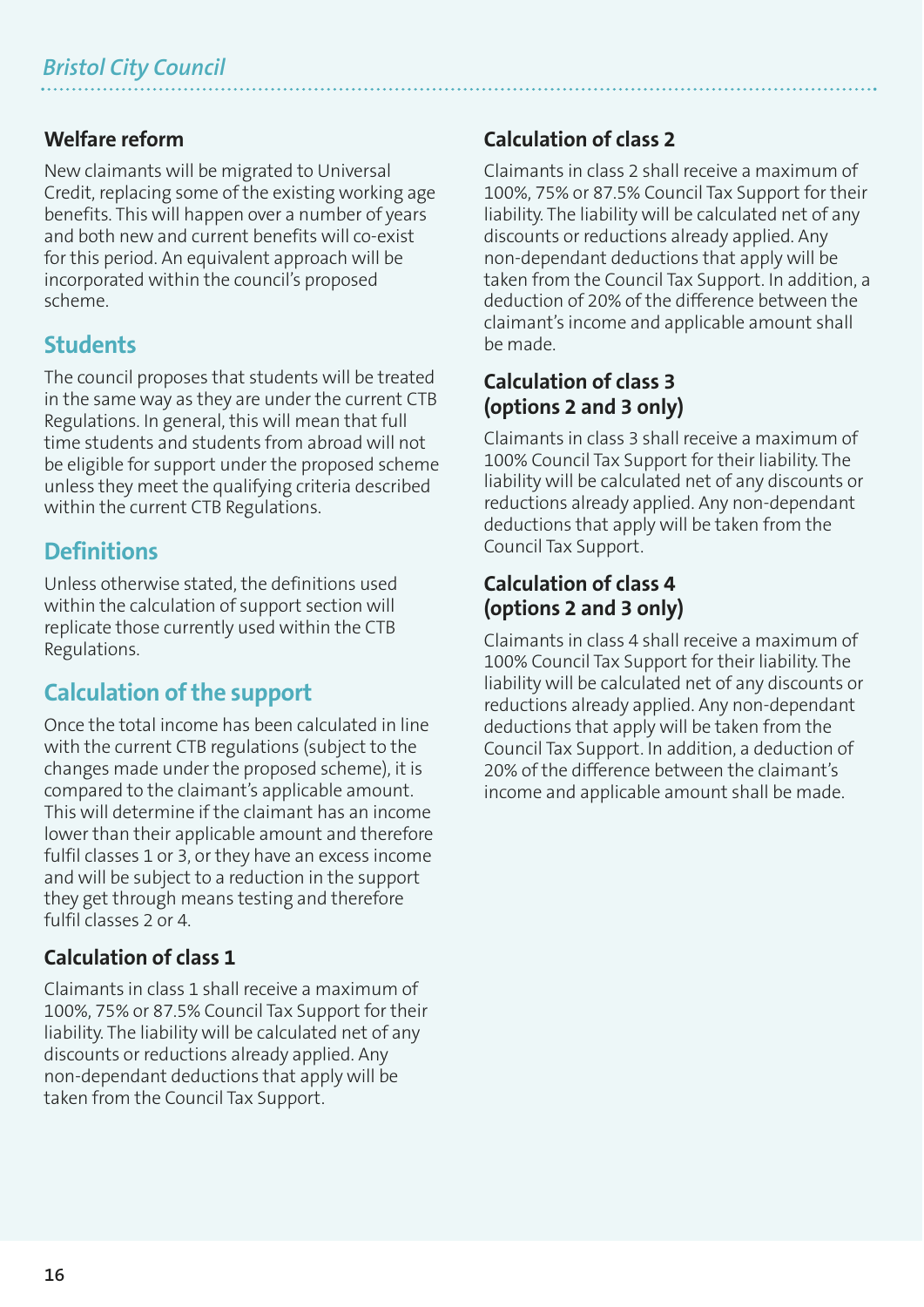### **Applications for Council Tax Support**

A person may apply for Council Tax Support using the following methods:

- $\bullet$  In writing using an application form published by the council for that purpose
- $\bullet$  Online via the council's website where an option is published for that purpose
- By telephone using the council's telephone number published for that purpose
- $\bullet$  If the council receives an application for support via the Department for Work and Pensions it will consider the applicant's Council Tax Support

Any application made using the above methods may be subject to additional validation as required by the council in order to calculate the claimant's entitlement to support.

The council shall not determine entitlement for an incomplete claim until all relevant information and evidence is provided. This information must be provided by the claimant within one month of the council's written request. This period can be extended as the council thinks reasonable under the circumstances.

A claimant who is in receipt of CTB immediately prior to 1st April 2013 shall be treated as having made an application for Council Tax Support under the proposed scheme. Their support will be calculated under the provisions of the new scheme from 1st April 2013.

Where an application has been made for CTB prior to 1st April 2013 and has not been determined by the council by this date, the claimant shall be treated as having made a claim for Council Tax Support under the proposed scheme.

A claim for support may be amended or withdrawn by the claimant at any time prior to the council making a decision regarding entitlement. This shall be in writing and the council shall accept the withdrawal of the application if a decision has not been made regarding the claimant's entitlement.

### **Entitlement**

### **Entitlement to Council Tax Support will usually begin on the first day of the first week after an application is made.**

Working age claimants will be able to backdate their date of claim for up to six months before the application was received. However, this is subject to them demonstrating that they have had continuous good cause for failing to make an application on an earlier date.

Where a claimant becomes liable for Council Tax during the same week that they applied for Council Tax Support, entitlement shall be awarded from the date that their liability for Council Tax commenced. In this context, a week is defined as from Monday to Sunday.

If the claimant notifies the council of an intention to claim Council Tax Support and makes a valid application within one month from the date of the notification, the claim shall be treated as made on the date that the notification was received. This period can be extended as the council thinks reasonable under the circumstances.

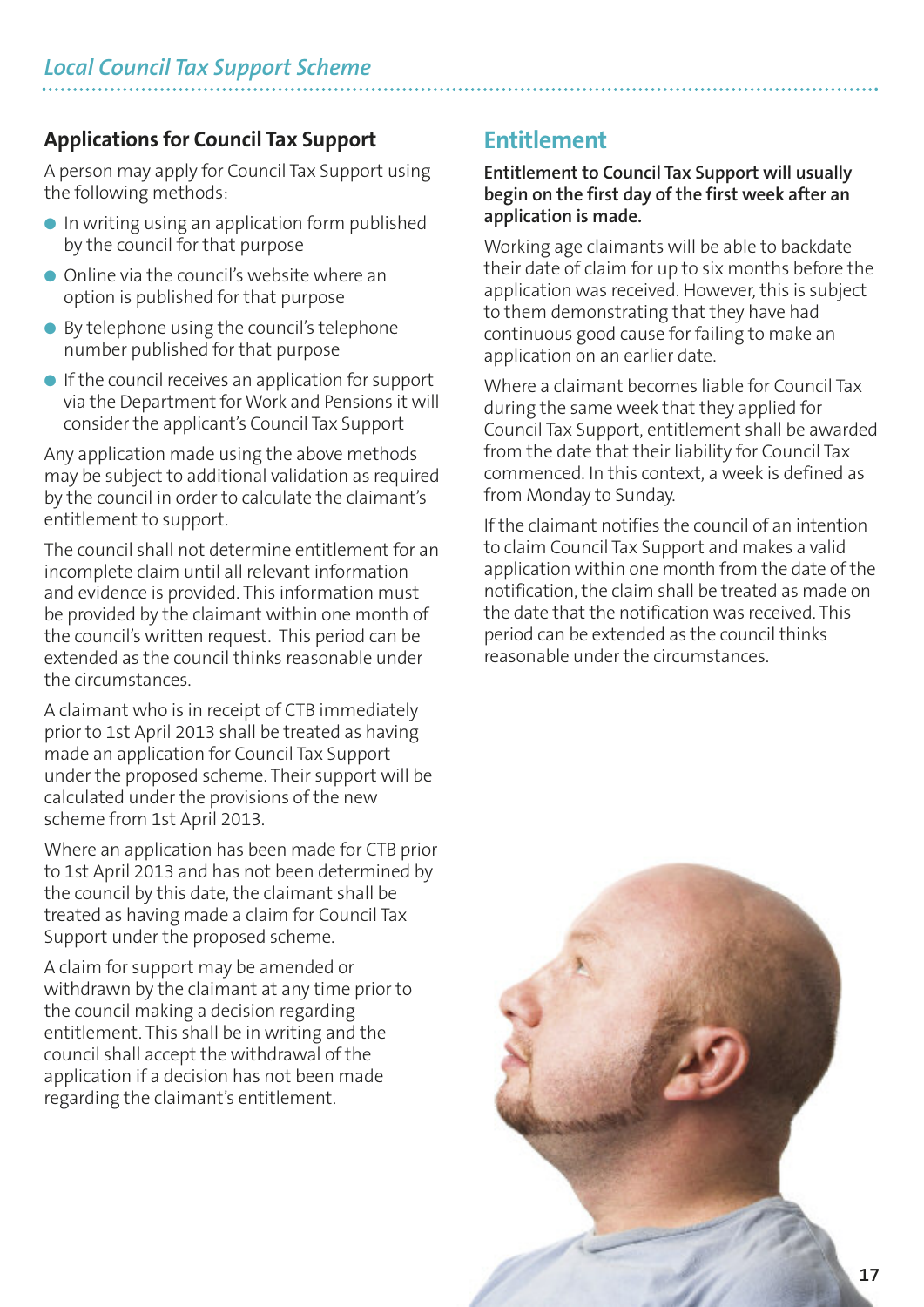Where a claimant is receiving income-based Jobseeker's Allowance, Income Support, incomerelated Employment Support Allowance or Universal Credit equivalent and a claim for Council Tax Support is made within one month of the claim for the that benefit, the claim shall be treated as made on the same date as the award start date for the that benefit.

If a claimant applies within one month of the death or separation from a partner and that partner was in receipt of Council Tax Support, the date of claim will be the date of death or separation of the partner and any support would commence the following Monday (although the change in liability will entitle them to support from the day the liability starts).

A claimant may apply for support up to 13 weeks before a change that will entitle them to support or 8 weeks before they become liable for Council Tax. If Council Tax is set after 31st March in a financial year and a claim is made within four weeks of it being set, entitlement starts on either 1st April or the first benefit week between the claimant becoming entitled and the date of their claim.

An award of Council Tax Support shall not have a fixed award period. However, entitlement may change or end if there is a change in circumstances or terminated if the claimant does not respond to a request for information or evidence within one month of the date of the request. The time limit for providing information may be extended as the council thinks reasonable under the circumstances.

### **Decisions**

**The council will aim to notify the claimant within 14 days from the date that the claimant has provided all relevant information and evidence in order for the council to assess their entitlement to Council Tax Support. The decision notice shall also notify the claimant of how they can appeal against the council's decision regarding their Council Tax Support.**

### **Changes in circumstance**

The changes in circumstance that the claimant has a duty to notify the council of will reflect those in the current CTB regulations. The claimant shall provide any information and evidence requested by the council within one month of any such request. The time limit for providing information may be extended as the council thinks reasonable under the circumstances.

### **Extended payments**

The council proposes to retain the current provisions under the CTB Regulations for the award of extended payments to working age. This is a payment for an additional four weeks when a claimant who was long term unemployed has returned to work.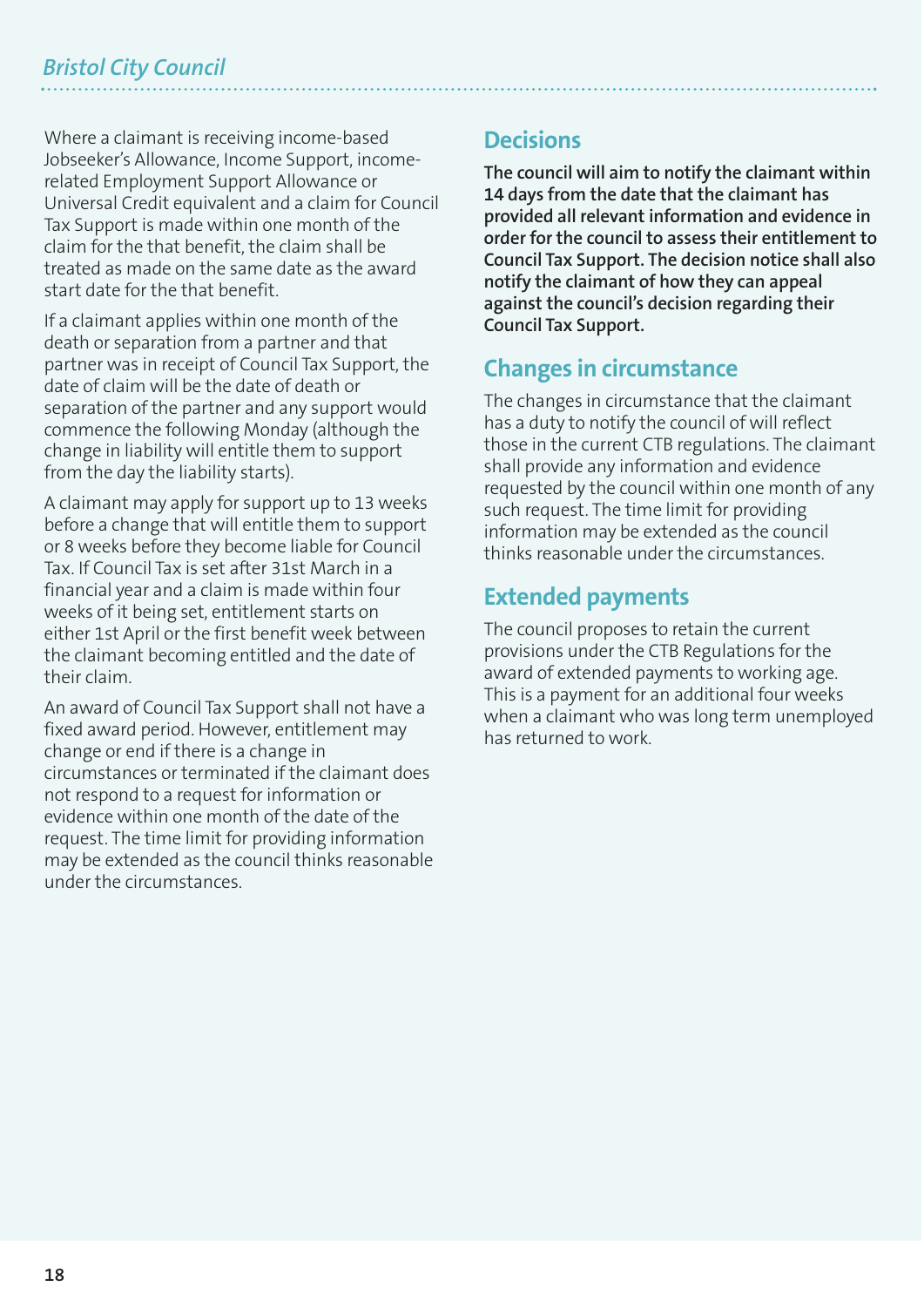### **Suspension and termination of Council Tax Support**

The council may suspend support if:

- **•** There is a doubt over the claimant's entitlement to support
- There may be a recoverable overpayment of support
- $\bullet$  The claimant or person acting on their behalf fails to provide evidence required by the council in connection with calculating their support, including details of a change in circumstances
- l An appeal has been made or leave to appeal has been sought against the decision of a valuation tribunal for England. This includes but is not limited to appeals to higher courts including the High Court, Court of Appeal and the House of Lords. This provision will also apply to cases where similar cases are subject to appeal that deal with the same matter concerned.



### **Time and manner of granting relief and recoveries/overpayments**

The council proposes that the treatment of overpayments and underpayments of Council Tax Support shall reflect the current CTB Regulations. Where the Council Tax payer entitled to support has an increase or decrease in the amount of support they receive following a change in circumstances, the council shall issue a revised Council Tax bill to reflect the change in their liability.

### **Appeals**

A claimant may appeal against the council's decision concerning their eligibility for, or entitlement to support by writing to the council at its designated office. The matter will be considered further by the council and the claimant notified of the council's decision and the reasons for that decision.

If the claimant is not satisfied with the council's response or has not received a response within two months of making an appeal, the claimant may make a further appeal to the valuation tribunal for England or any other organisation as may be provided for by statute.

The appeal to the valuation tribunal for England must be made within two months of the council's response or within four months from the date of the claimant's original appeal if they have not received a response from the council.

The following matters shall not be the subject of an appeal under the proposed scheme:

- $\bullet$  The Council Tax Support scheme as set by the council
- Any discretion applied to recover an overpayment of Council Tax Support
- Who to recover an overpayment from
- Suspending and restoring Council Tax Support
- $\bullet$  Any decision not to apply a reduction under section 13A (1)(c) of the Local Government Finance Act 1992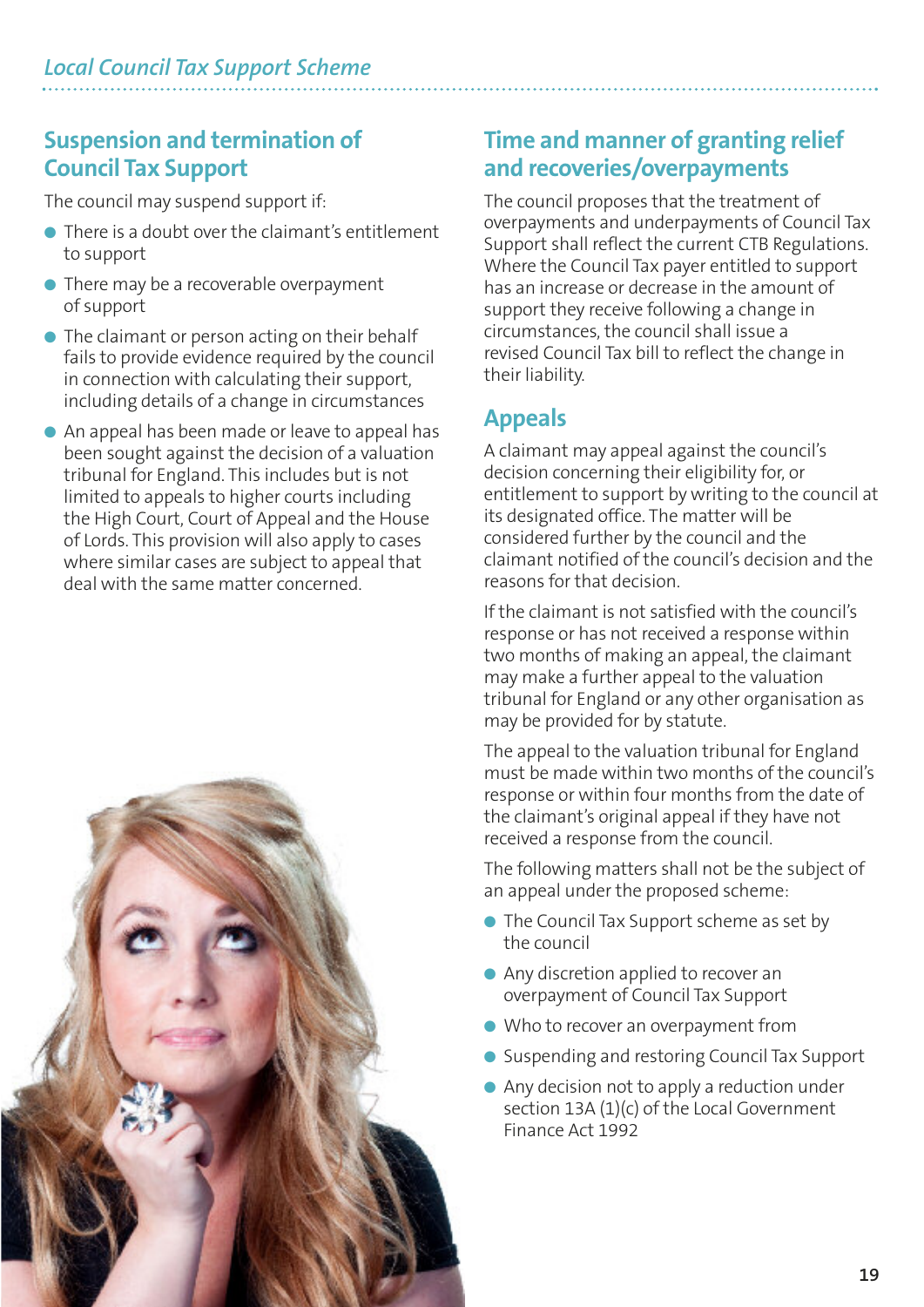### **Applications for a reduction under section 13A (1)(c)**

A Council Tax payer may apply for a reduction under section 13A (1)(c) under the Local Government Finance Act 1992. Any application shall be made in writing to the council's designated office giving the details necessary for the council to properly consider the application.

### **Reviewing the Council Tax Support Scheme**

It is anticipated that the council will need to review its scheme each financial year and consider if the scheme needs to be changed or replaced with a different scheme. This is likely to be in the legislation proposed by central government. Any changes to the scheme for working age claimants will be considered at that time. This may include changing the applicable amounts and premiums used for working out a claimant's Council Tax Support.

### **Changes to the State Pension Credit age for couples**

It is the intention of the Department for Work and Pensions (who administer most welfare benefits) to make changes to the way in which couples of mixed ages are treated are treated for new applications. Currently, where a couple comprises of someone of working age and someone who has reached Pension Credit age they are treated as being of Pension Credit age. In future it will not be possible to claim Pension Credit until both the members of the couples have reached Pension Credit age. These couples will be eligible to claim Universal Credit (subject to them being eligible to claim).

It is the government's intention that all current CTB claimants and those who migrate onto the pensioner's scheme from 1st April 2013 will be continue to be assessed under that scheme as long as their entitlement continues.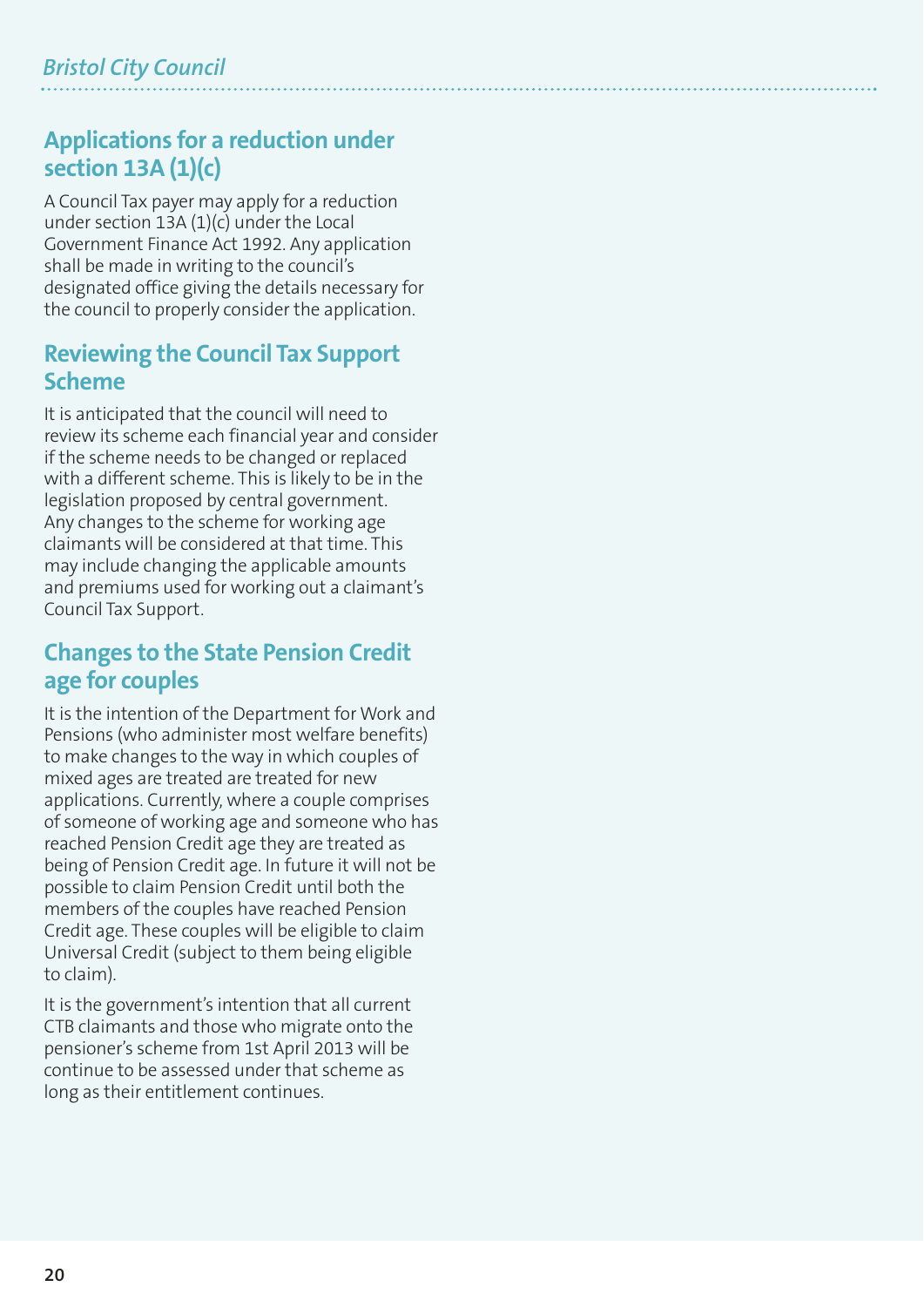|  | <b>Local Council Tax Support Scheme</b> |  |
|--|-----------------------------------------|--|
|  |                                         |  |

### **Notes**

 $\ddotsc$